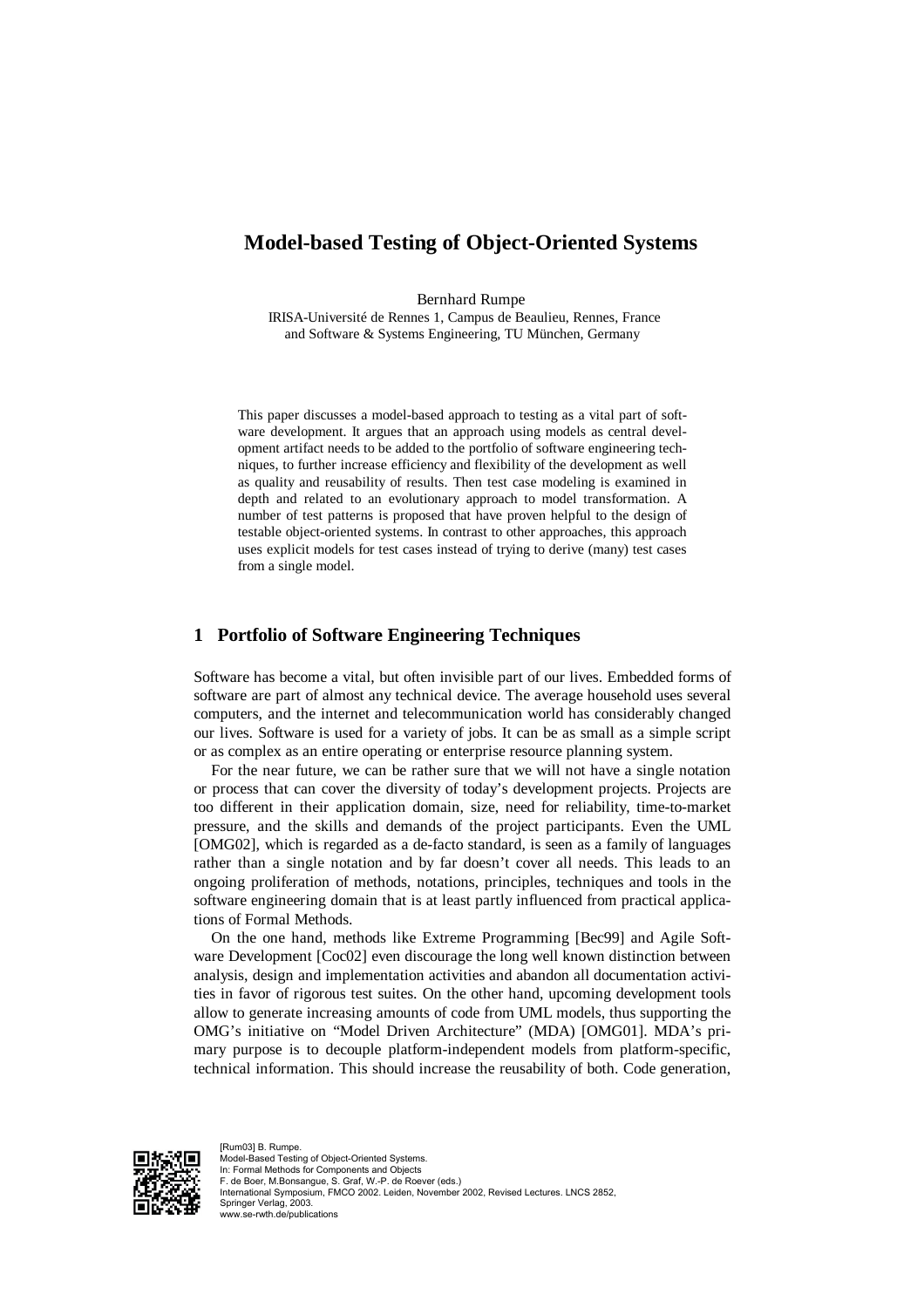however, is today focusing pretty much on the generation of the productive system. Generation of test code from models is still a side issue. In particular the question, what a good test model should look like, is to be examined in this paper.

In general, we can observe that in the foreseeable future we will have a *portfolio of software engineering techniques* that enables developers and managers to select appropriate processes and tools for their projects. Today, however, it is not quite clear which elements the portfolio should have, how they relate, when they are applicable, and what their benefits and drawbacks are. The software and systems engineering community therefore must reconsider and extend its portfolio of software engineering techniques incorporating new ideas and concepts, but also try to scientifically assess the benefits and limits of new approaches. For example:

- Lightweight projects that don't produce requirement and design documentation need intensive communications and can hardly be split into independent subprojects. Thus they don't scale up to large projects. But where are the limits? A guess is, around 10 people, but there have been larger projects reportedly "successful" [RS02].
- Formal methods have built a large body of knowledge (see for example [ABRS03,JKW03,LCCRC03]), but how can this knowledge successfully and in a goal-oriented way be applied in today's projects? A guess seems to be, formal methods apply best, if embodied in practical tools, using practical and well known notations without exposing the user directly to the formal method.
- Product reliability often need not be 100% for all developments and in the first iteration already. But how to predict reliability from project metrics and how to adapt the project to increase reliability and accuracy to the desired level while minimizing the project/product costs?

Thus in contrast to applying formal methods for verification purposes, the use of formal techniques for test case specification and metrics of test coverage does not give 100% reliability, but in practice has a much better cost/benefit ratio. Based on this observation we will in the following examine the modeling of test cases using several of the UML-like notations, arguing that this technique should be a new item in the broad portfolio of SE techniques. For this purpose, we develop our interpretation of the used UML notation in the context of test case modeling, which should give us the justification to regard the used notation as being backed up by a formal technique (without explicitly referring to that formal method).

Section 2 discusses synergies and problems of using models for a variety of activities, including programming. Section 3 establishes the general needs of successful testing strategies. In Section 4 the scenario of a model-based test approach is discussed. Sections 5 and 6 present several test patterns that are useful to make an object-oriented design testable. While Section 5 concentrates on basic test patterns, Section 6 presents more specific test patterns for distributed systems. Section 7 finally discusses the benefits of an evolutionary approach to modeling in combination with an intensive, model-based test approach. In particular, the usability of tests as invariant observations for model-transformations is explored. For sake of conceptual discussions, technical details are omitted, but can be found in [Rum03].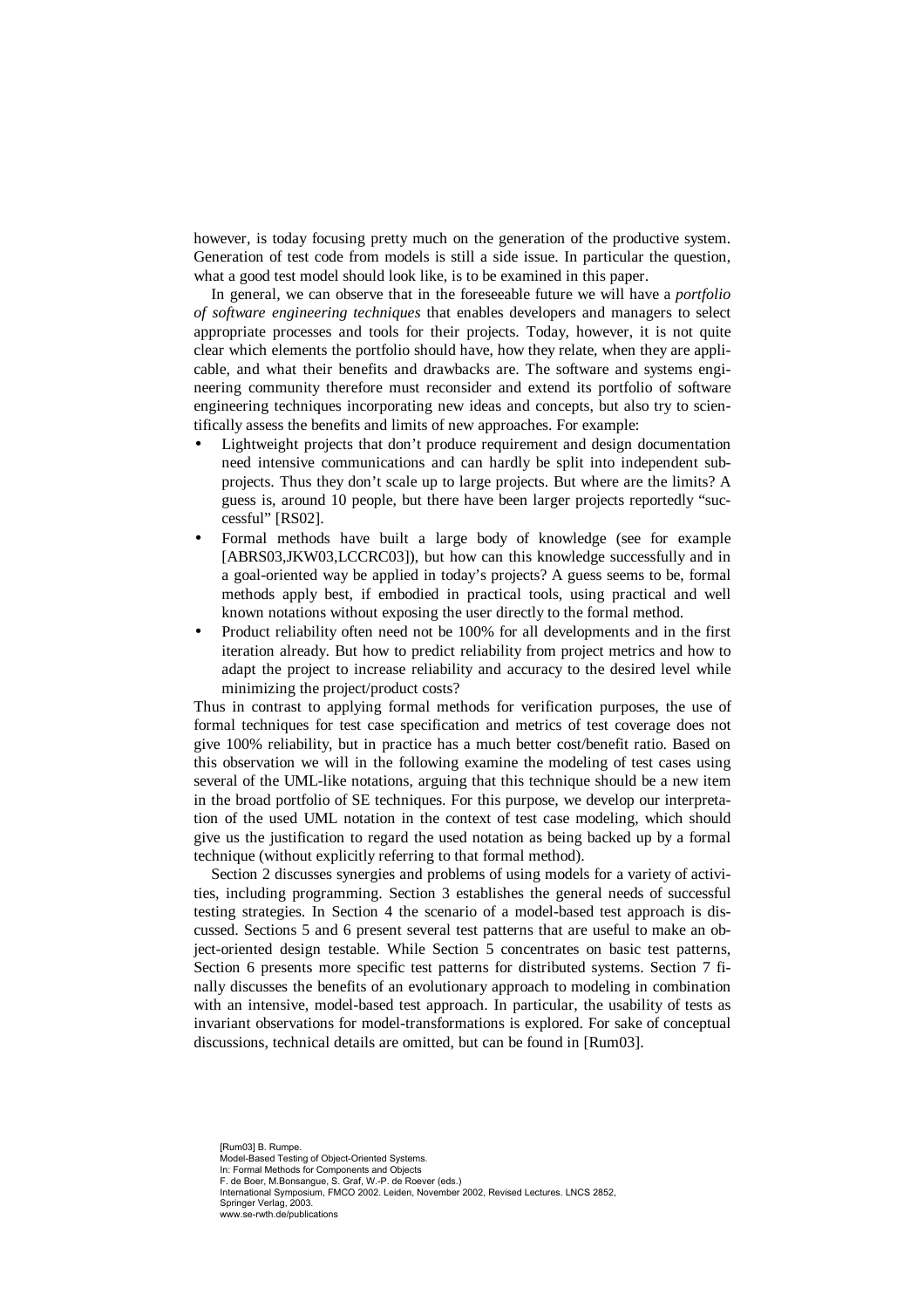### **2 Modeling meets Programming**

UML [OMG02] undoubtedly has become the most popular modeling language for software intensive systems used today. Models can be used for quite a variety of purposes. Besides informal sketches that are used for *communication*, e.g. by being drawn on paper and posted on a wall the most common are:

- Semi-precisely defined diagrams are used for *documentation* of that part of the requirements that is not written in plain English.
- Architecture and designs are captured and documented with models. In practice, these models are increasingly often used for *code generation*.

More sophisticated and therefore less widespread uses of models are analysis of certain quality attributes (such as message throughput, responsiveness or failure likelihood) or development of tests from models. Many UML-based tools today offer functionality to directly simulate models or generate at least parts of the code. As tool vendors work hard on continuous improvement of this feature, this means a sublanguage of UML will become a high-level programming language and modeling at this level becomes identical to programming. This raises a number of interesting questions:

- Is it critical for a modeling language to be also used as programming language? For example analysis and design models may become overloaded with details that are not of interest yet, because modelers are addicted to executability.
- Is a future version of the UML expressive enough to describe systems completely or will it be accompanied by conventional languages? How well are these integrated?
- How will the toolset of the future look like and how will it overcome round trip engineering (i.e. mapping code and diagrams in both directions)?
- What implications does an executable UML have on the development process?

In [Rum03,Rum02] we have discussed these issues and have demonstrated, how the UML in combination with Java may be used as a high-level programming language. But, UML cannot only be used for modeling the application, but more importantly for modeling tests on various levels (class, integration, and system tests) as well. For this purpose we need executable test models, as testing is in general the process of executing a program with the intention to identify faults [Mye79,Bin99]. Executable models are usually less abstract than design models, but they are still more compact and abstract than the implementation. The same holds for test models versus manually implemented tests.

One advantage of using models for test case description is that application specific parts are modeled with UML-diagrams and technical issues, such as connection to frameworks, error handling, persistence, or communication are handled by the parameterized code generator. This basically allows us to develop models that are independent of any technology and platform, as for example proposed in [SD00]. Only during the generation process platform dependent elements are added. When the technology changes, we only need to update the generator, but the application defining models as well as test models can directly be reused. This concept also directly supports the above mentioned MDA-Approach [Coc02] of the OMG. Another impor-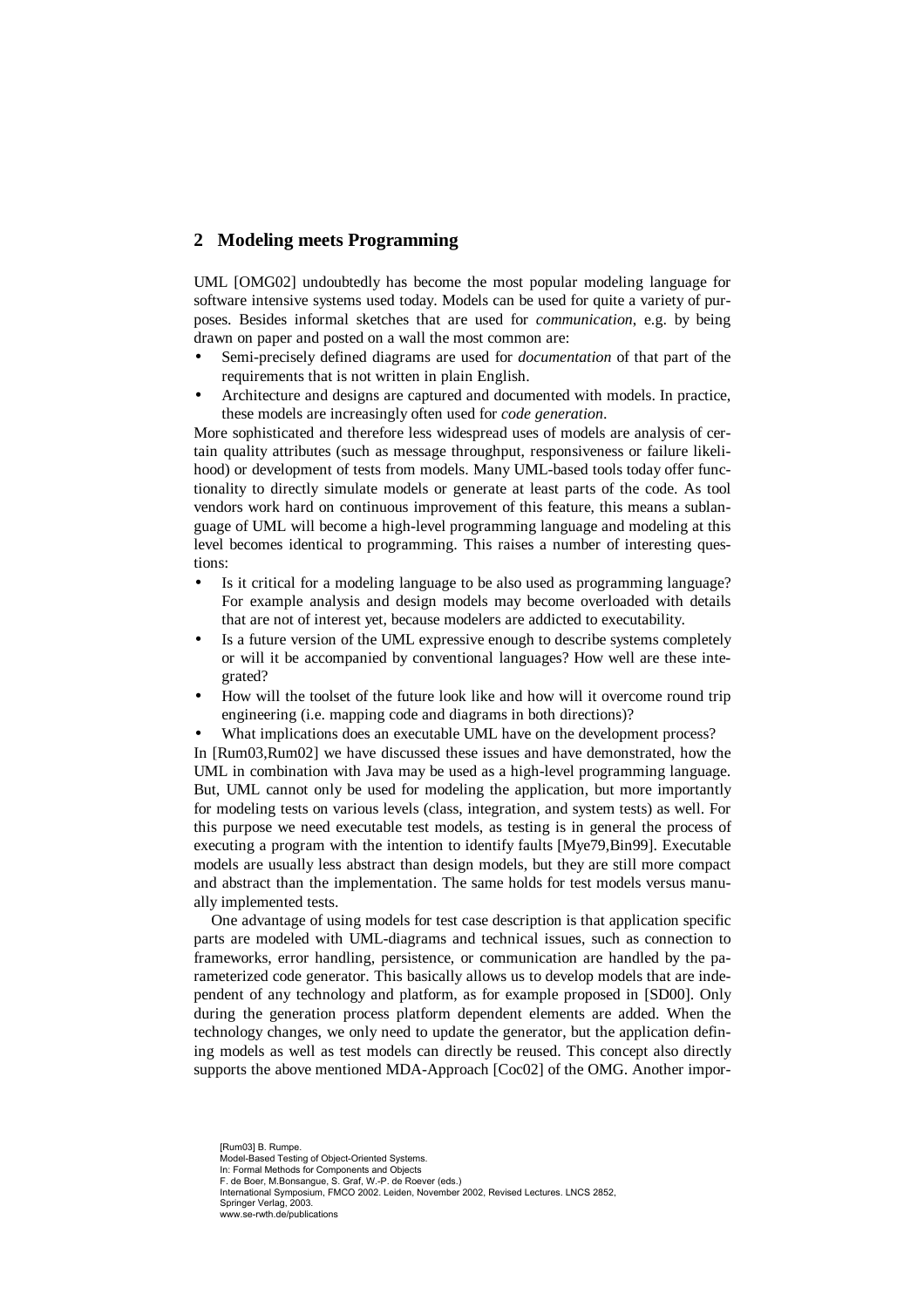tant advantage is that both, the production code and automatically executable tests at any level, are modeled by the same UML diagrams. Therefore, developers use a single homogeneous language to describe implementation and tests. This will enhance the availability of tests already at the beginning of the coding activities and leads to a development method similar to the "test first approach" [Bec01,LF02].

Some of the UML-models (mainly class diagrams and statecharts) are used constructively, others are used for test case definition (mainly OCL, sequence and enhanced object diagrams). Fig. 1 illustrates the key mappings.



**Fig. 1.** Mapping of UML-models to code and test code.

As a consequence of the various possible forms of model use, we will identify the notion of diagram and model. Thus a *model* is a coherent piece of information, denoted in a diagrammatic or textual notation that describes an abstraction of the desired system. Multiple models can describe various aspects of the system. We also allow models to be composed of sub-models, as is the case with test models. This is in slight contrast to approaches, where a model is a virtual something in a tool and the user manipulates it indirectly through (diagrammatic) views. The latter approach has shown some difficulties when using models for test case definition.

# **3 Testing Strategies**

Not only [Bin99,Mye79] show that there is a huge variety of testing strategies and testing goals. While tests in the small usually try to identify faults, tests suites and coverage metrics can be used to estimate the quality of the system in terms of absence of faults. The "success" of a test can therefore be seen twofold, but we follow the general line and define a test to *fail*, when an abnormal behavior (*failure*) shows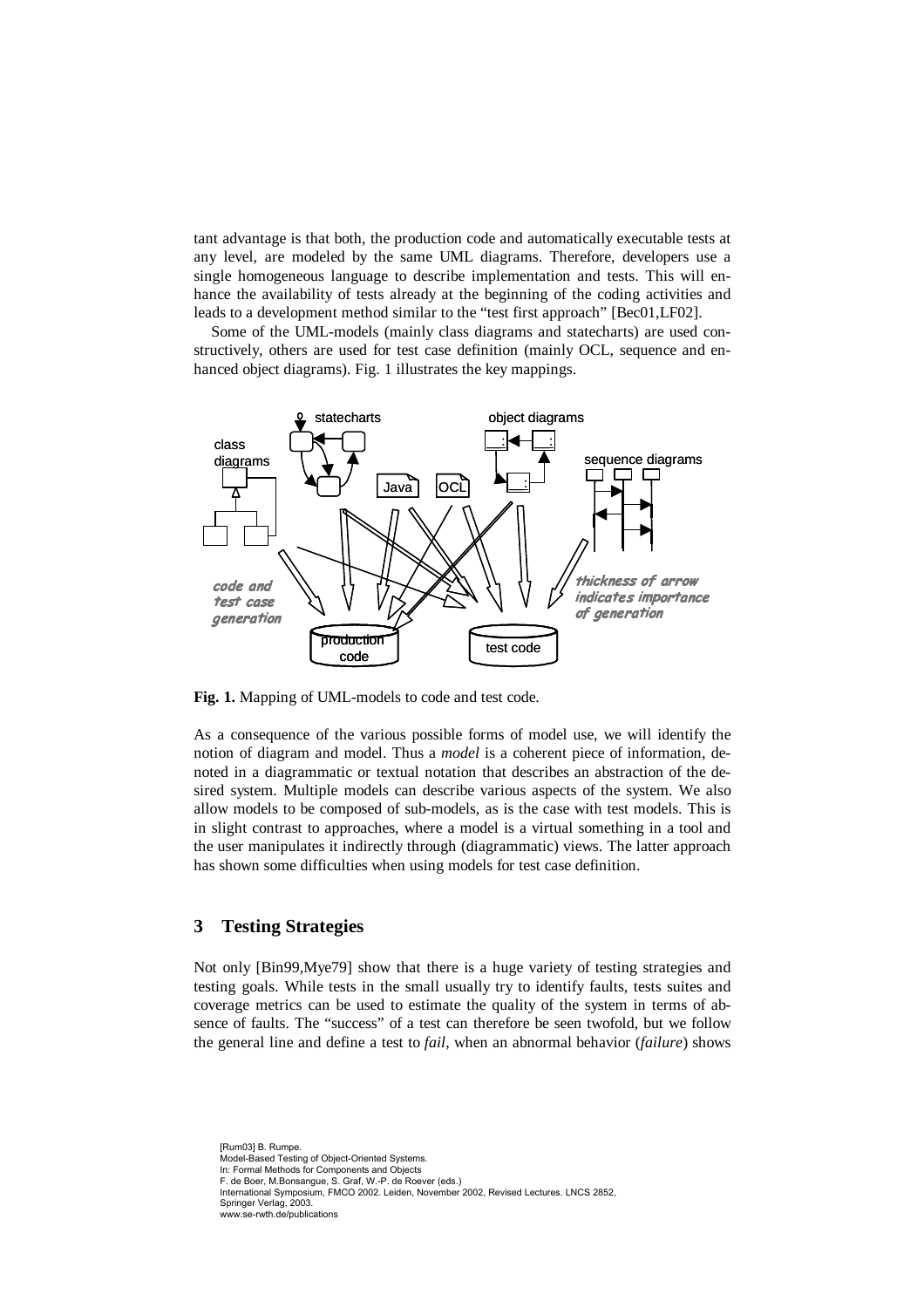that there is at least one *fault* in the system. This means the test and the system do not fit together.

Testing can be done manually or automated. The widespread use of JUnit [BG99] shows that the use of automated tests has gained considerable attention in recent years, because it allows to "reuse" tests in form of regression tests on evolving systems without actually knowing what the test does. This allows very small iterations with continuous integration and the use of refactoring techniques [Fow99] to improve the code structure. Automated tests ensure a low defect rate and continuous progress, whereas manual tests would very rapidly lead to exhausted testers. To summarize the characteristics of tests we are aiming at:

- Tests run the system  $-$  in contrast to static analyses.
- Tests are automatic to prevent project members to get bored with tests (or alternatively to prevent a system that isn't tested enough)
- Automated tests build the *test data*, run the test and *examine the result* automatically. *Success* resp. *failure of the test* are automatically observed during the test run.
- A *test suite* also defines a system that is running together with the tested production system. The purpose of this extended system is to run the tests in an automated form.
- A test is *exemplaric*. A test uses particular values for the input data, the *test data*.
- A test is *repeatable* and *determined*. For the same setup the same results are produced.

In particular the last point is tricky to achieve, when the *system under test* (SUT) is distributed or has side effects. Specific care has to be taken to deal with these situations. Faults may also occur without being observable, because they are hidden in the SUT or cannot be traced in a distributed system. That is why the TTCN standard [TTCN92] also allows "inconclusive" and "none" as test results.

We instead strongly demand that systems need to be built in a way that testing can be properly achieved. At least in the domain of object-oriented software systems this is a realistic demand. After discussing the structure of a model-based test in the following section, we will discuss, how object-oriented systems should be designed to assist automated testing.

### **4 Model-based Testing**

The use of models for the definition of tests and production code can be manifold:

- Code or at least code frames can be generated from a design model.
- Test cases can be derived from an analysis or design model that is not used/usable for constructive generation of production code. For example behavioral models, such as statecharts, can be used to derive test cases that cover states, transitions or even larger subsets of its paths.
- The models itself can be used to describe test cases or at least some part thereof.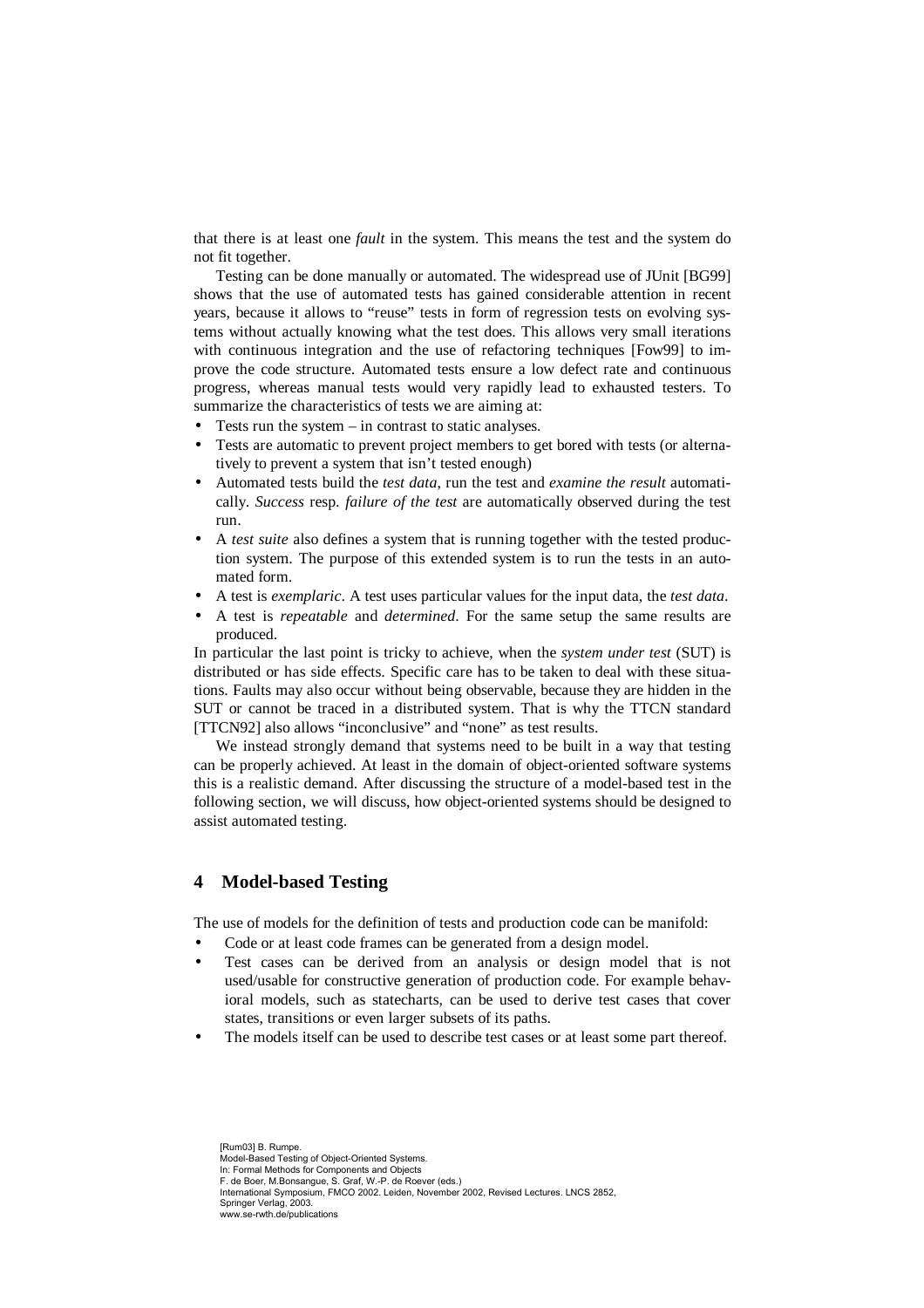

**Fig. 2.** Structure of a test modeled with object diagrams (OD), sequence diagram (SD) and the Object Constraint Language (OCL).

The first two uses are already discussed e.g. in [Rum02] and [BL01]. Therefore, in this section we concentrate on the development of models that define tests. A typical test, as shown in Fig. 2 consists of a description of the test data, the *test driver* and an *oracle* characterizing the expected test result. In object-oriented environments, test data can usually be described by an object diagram (OD). The object diagram in Fig. 3 shows the necessary objects as well as concrete values for their attributes and the linking structure.



**Fig. 3.** Object diagram (OD) describing the test data as a particular situation in an online auction, that has not yet started (see the full example in [Rum03,Rum03b]).

The test driver can be defined using a simple method call or, if more complex, modeled by a sequence diagram (SD). An SD has the considerable advantage that not only the triggering method calls can be described, but it is possible to model desired interactions and check object states during the test run. For this purpose, the Object Constraint Language (OCL, [WK98]) is used. In the sequence diagram in Fig. 4, an OCL constraint at the bottom ensures that the new closing time of the auction is set to the time when the bid was submitted (bid.time) plus the extension time to allow competitors to react (the auction system using this structure is partly described in [Rum03, Rum03b]).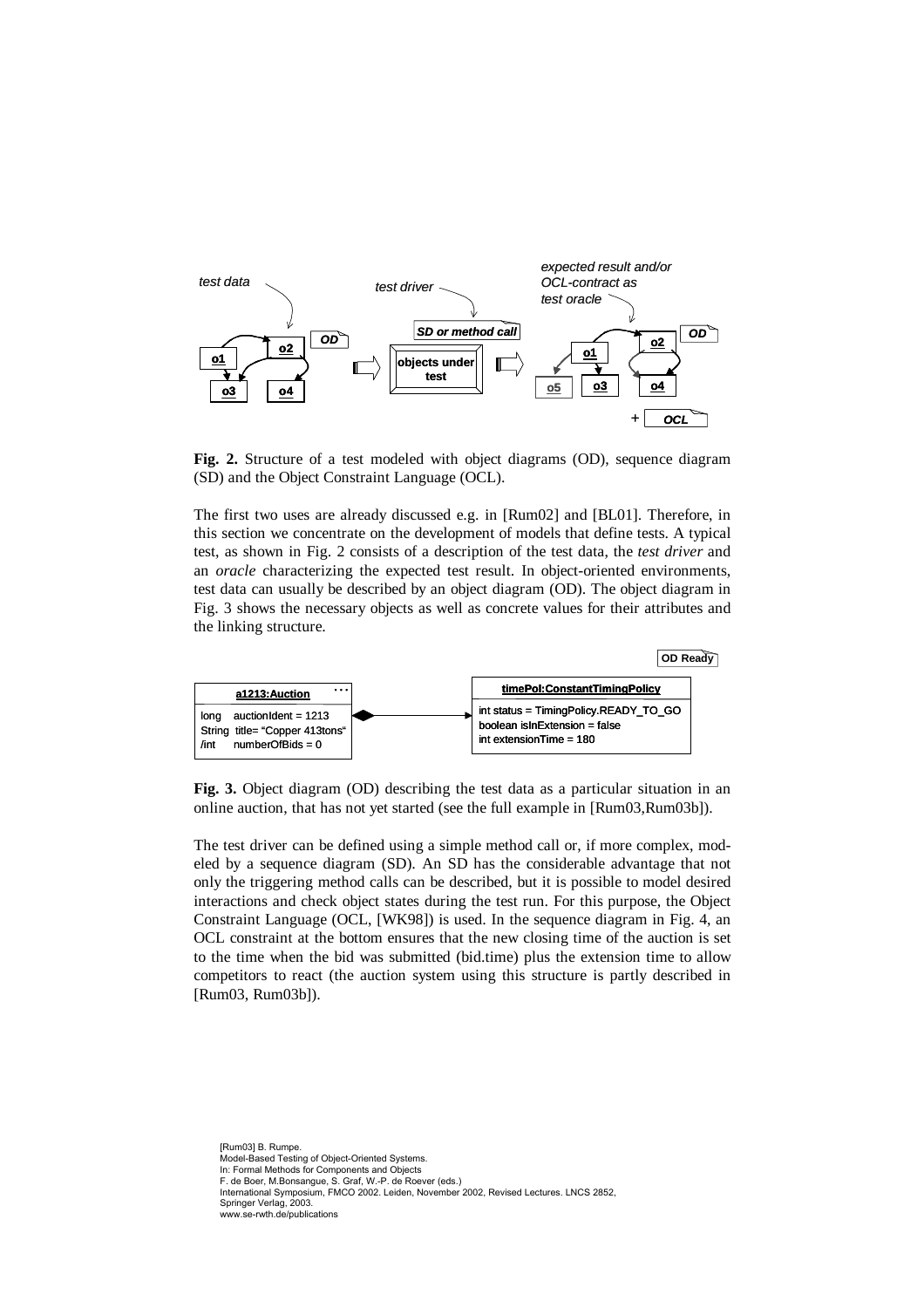

**Fig. 4.** A sequence diagram (SD) describing the trigger of a test driver and predicts some interactions as well as an OCL property that holds at that point in the test.

It is effective to model the test oracle using a combination of an object diagram and reuse globally valid OCL properties. The object diagram in this case serves as a property description and can therefore be rather incomplete, just focusing on desired effects. The OCL constraints can also be taken from the set of general invariants or can be defined as specific properties. In practice, it turns out that there is a high amount of reuse possible through the following techniques:

- Well prepared test data can be reused for many tests. There is often only a handful of *basic test structures* necessary. From those the specifically desired test data can be derived by small adaptations, e.g. replacing a single attribute value or adding a certain object. Having an explicit, graphically depicted basic model of the data structure at hand increases its reusability for specific adaptations.
- Test data can be composed of several object diagrams, describing different parts of the data.
- Test oracles can be defined using a combination of an object diagram and reuse globally valid OCL properties. The resulting object diagram can be rather small, describing deltas only and can be derived from the test data diagram. The OCL properties can be reused as they are usually globally valid invariants.

As already mentioned, being able to use the same, coherent language to model the production system and the tests allows for a good integration between both tasks. It allows the developer to immediately define tests for the constructive model developed. It is therefore feasible that in a kind of "test-first modeling approach" the test data in form of possible object structures is developed before the actual implementation.

# **5 Test Pattern**

In the last few years a number of Agile Methods have been defined that share a certain kind of characteristics, described in [AM03]. Among these Extreme Program-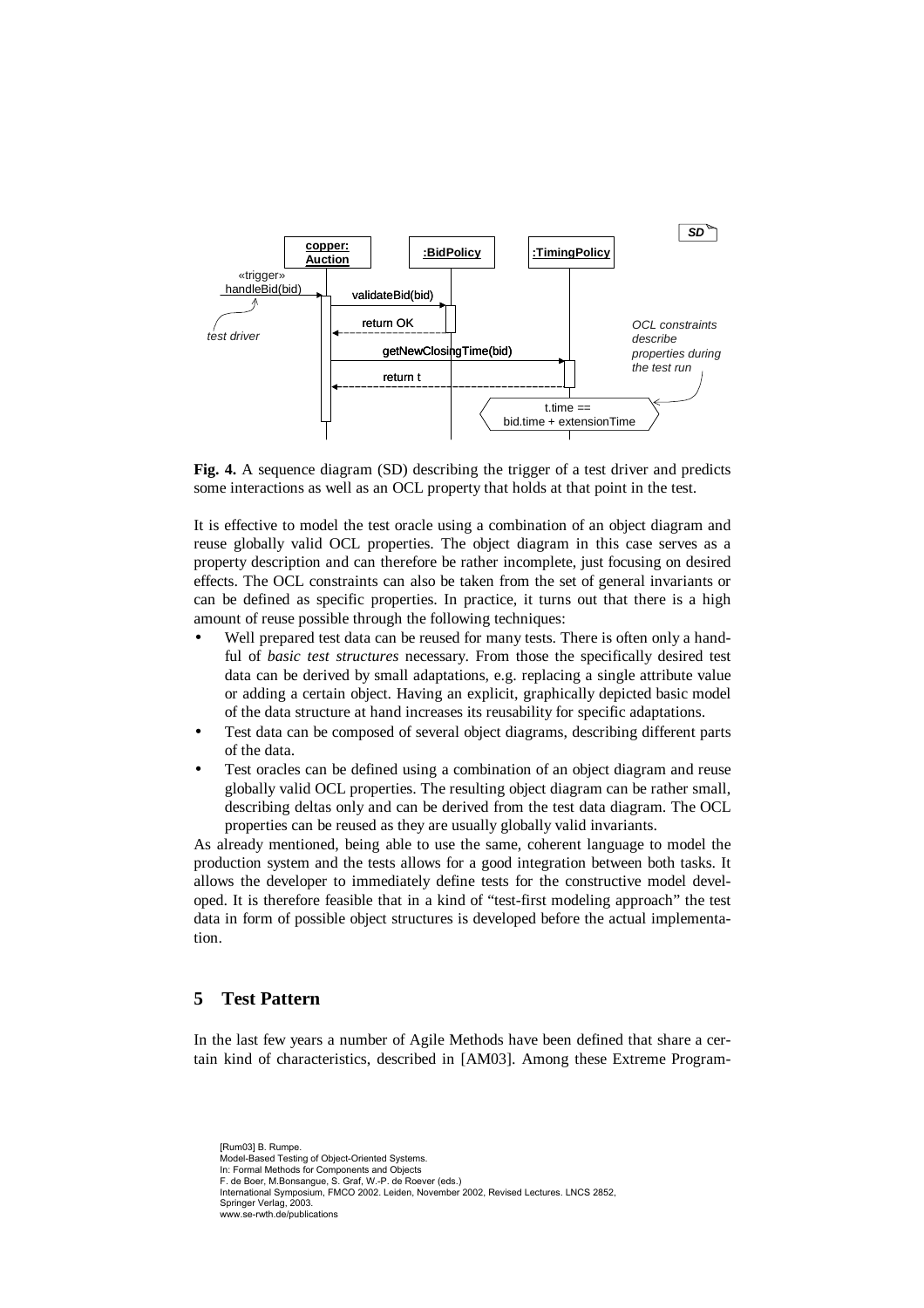ming (XP) [Bec99] is the most widely used and discussed method. One of the most important XP characteristics is that it uses automated tests at all stages. Practical experience shows that when this is properly done, the defect rate is considerably low [RS02]. Furthermore, automation allows to repeat tests continuously in form of regression tests. Thus the quality of the result is ensured through strong emphasis on testing activities, ideally on development of the tests before the production code ("test first approach" [LF02]). When using UML models for test design the development project should become even more efficient.

However, practical experience shows that there are a number of obstacles that need to be overcome to enable model-based testing. In particular, there are objectoriented architectures that exhibit serious problems that prevent tests. It is therefore important to identify those problems and offer appropriate and effective solutions. In the remainder of this section, we provide several solutions for a number of problems that typically occur and that we also experienced e.g. in the online auction system. These solutions are defined in form of applicable test patterns similar to the design patterns of [GHJV94]. Indeed, some of the test patterns are based on design patterns, such as singleton, adapter or factory to achieve a testable design. Unlike [Bin99] we only provide the essential structure and a short explanation of the patterns in this article and refer to [Rum03] to a more detailed description.

A test pattern description typically consists of several parts, describing intention, how to apply, the resulting structure, example implementations and a discussion of the pros and cons. Often the structure itself appears as a simple concept and it's the method part, describing practical knowledge of its applicability that makes a pattern useful.



#### **Dummies for the test context**

**Fig. 5.** Class diagram showing how dummies are added to the system.

It has become a primary testing technique to use dummies (also "stubs" or "mocks") to replace parts of the system and thus better expose the tested part to the test driver. Only object-oriented concepts, namely inheritance and dynamic binding (also known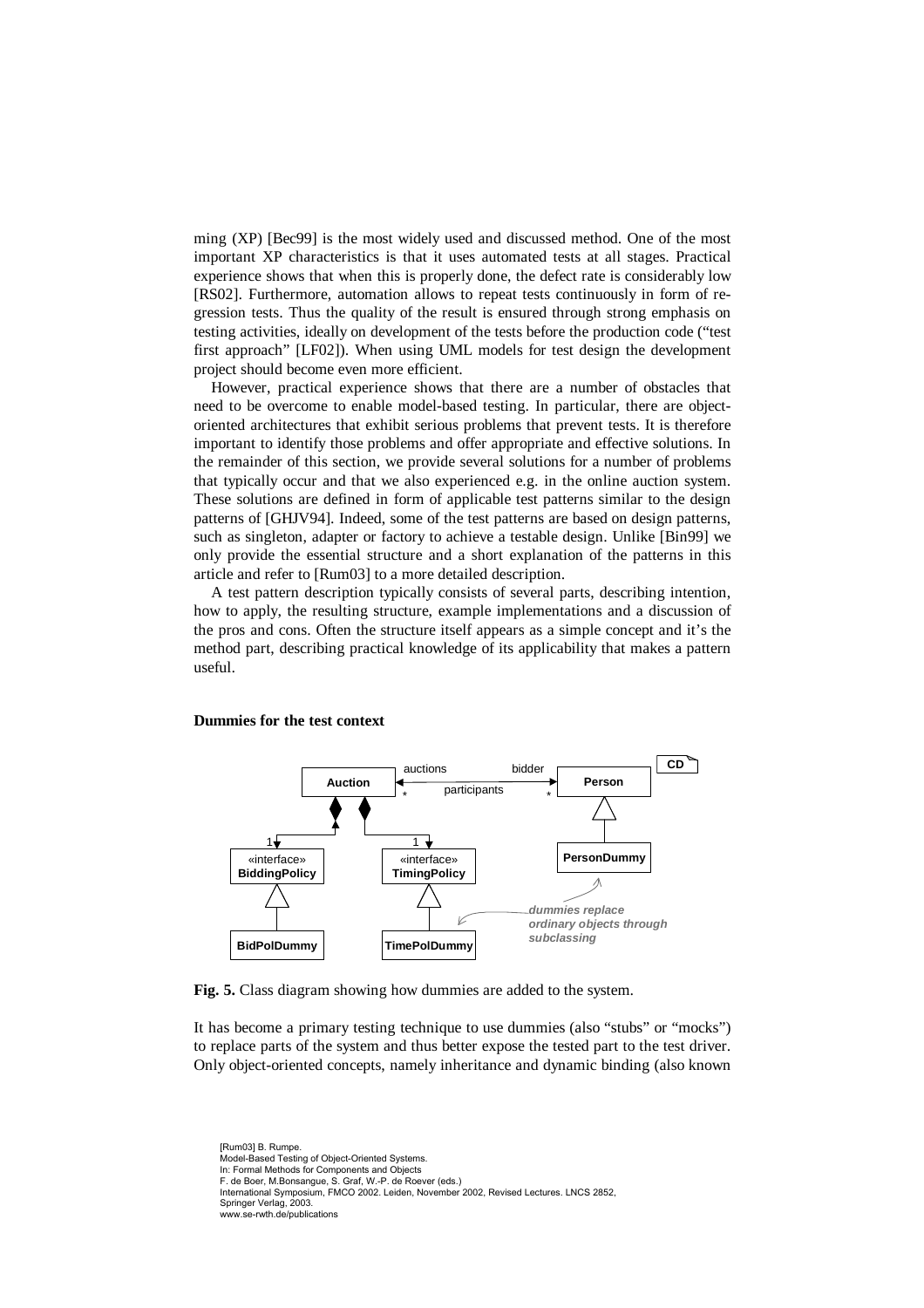as polymorphic replacement of objects), comfortably allows to build object structures that are testable with dummies. Fig. 5 shows the principle in one class diagram that allows to isolate an auction object, by replacing its context completely by dummies.

 Sometimes a dummy just does nothing, but often it is also necessary to feed back specific values to keep the test going in the desired direction. Practical experience shows that this should normally not be achieved through various dummy-subclasses, but through parameterized dummies, whose behavior during the test can be determined via constructor parameters. This for example allows to predefine and store results of queries given back to the calling SUT just to see what the SUTs reaction will be on that data.

### **Remembering interaction and results**

A typical application of a dummy is to prevent side effects that a system otherwise has on the environment. Such side effects may affect files, the data base, the graphical user interface etc. An object responsible for logging activities that provides a method "write" may be replaced by a subclass object (say "LogDummy") where the "write" method simply stores the line to write in a local attribute where it can be examined after the test. Sequence diagrams, however, already allow access to this kind of values during the test. Fig. 6 describes the effect of a test on the log object directly.



**Fig. 6.** Describing the effects for the log in a sequence diagram.

#### **Static elements**

As explained two concepts of object-oriented languages, namely inheritance and dynamic binding, allow to setup tests in a form that was not possible in procedural and functional languages. However, typical OO languages also provide concepts that make testing difficult. These are in particular static concepts, such as static attributes, static methods and constructors.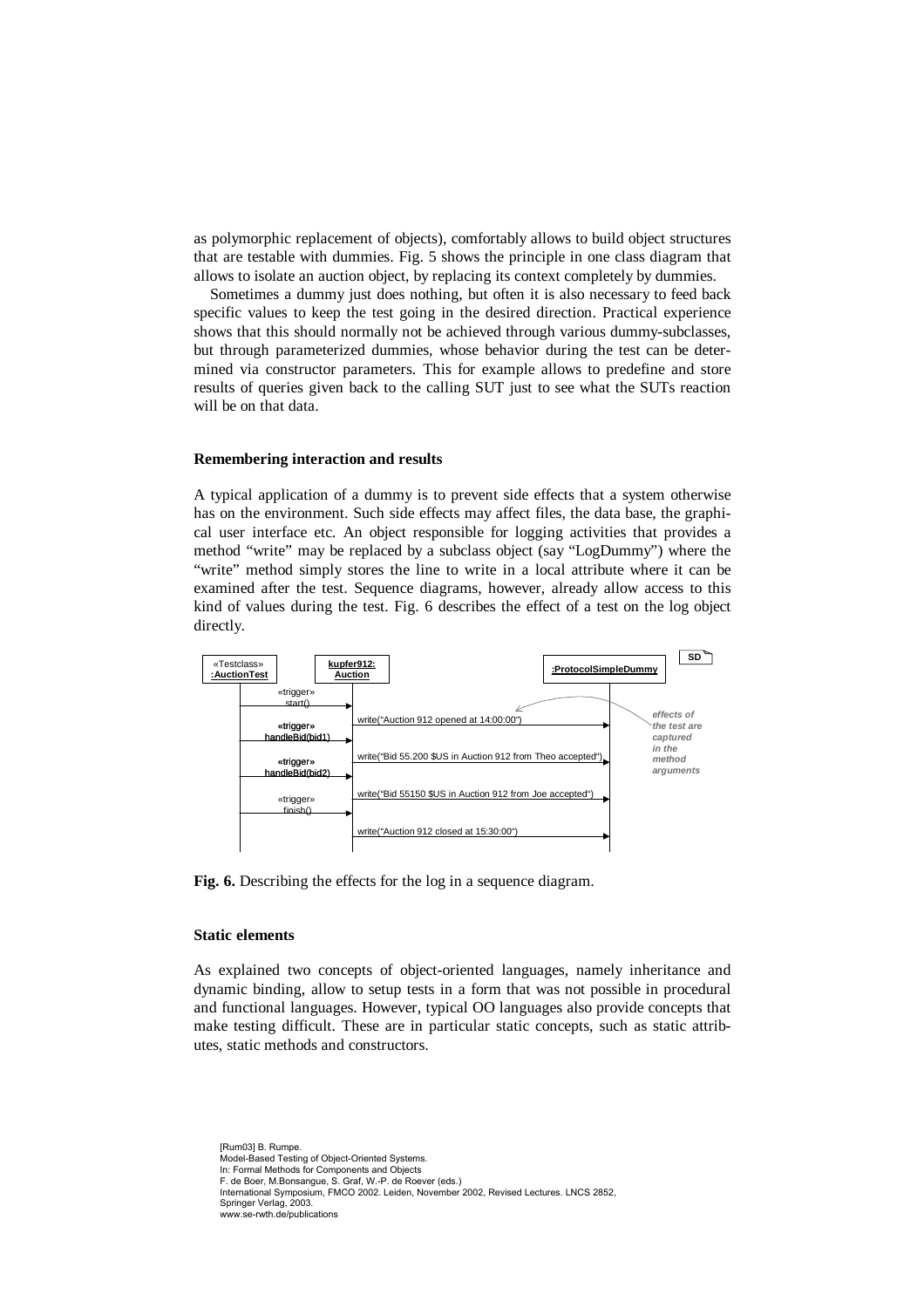Static attributes are mainly used to allow easy sharing of some global resources, such as the log object or database access. Static attributes, however, should be avoided anyway. If necessary e.g. for access to generally known objects, a static attribute can at least be encapsulated by a static method.

The problem with a static method results from the inability to redefine it for testing purposes. For example if the static method "write" does have side effects, these cannot be prevented during a test. Unfortunately, there are often at least some static methods necessary. We have therefore used the technique shown in Fig. 7 to provide a static interface to the customer and at the same time to allow the effect of the static method to be adaptable, through using an internal delegation to a singleton object that is stored in a static attribute. With proper encapsulation of the initialization of that attribute this is a safe and still efficient technique to make static methods replaceable by dummies without changing their signature. Thus the side effects of static methods can be prevented.



**Fig. 7.** Singleton object behind a static method.

#### **Constructors**

With respect to testing purposes a constructor shares a number of similarities with static methods, because a constructor is not dynamically bound and can therefore not be redefined. Furthermore, a constructor creates new objects and thus allows the object under test to change its own environment. For example the tested object may have the idea to create its own log object and write the log through it.

The standard solution for this problem is to force any object creation to be done by a factory. So instead "new class(arg)" a method "getClass(arg)" might be called. This method may be static using the approach above to encapsulate the factory object, but still make it replaceable for tests. A factory dummy can then create objects of appropriate subclasses that serve as dummies with certain predefined test behavior.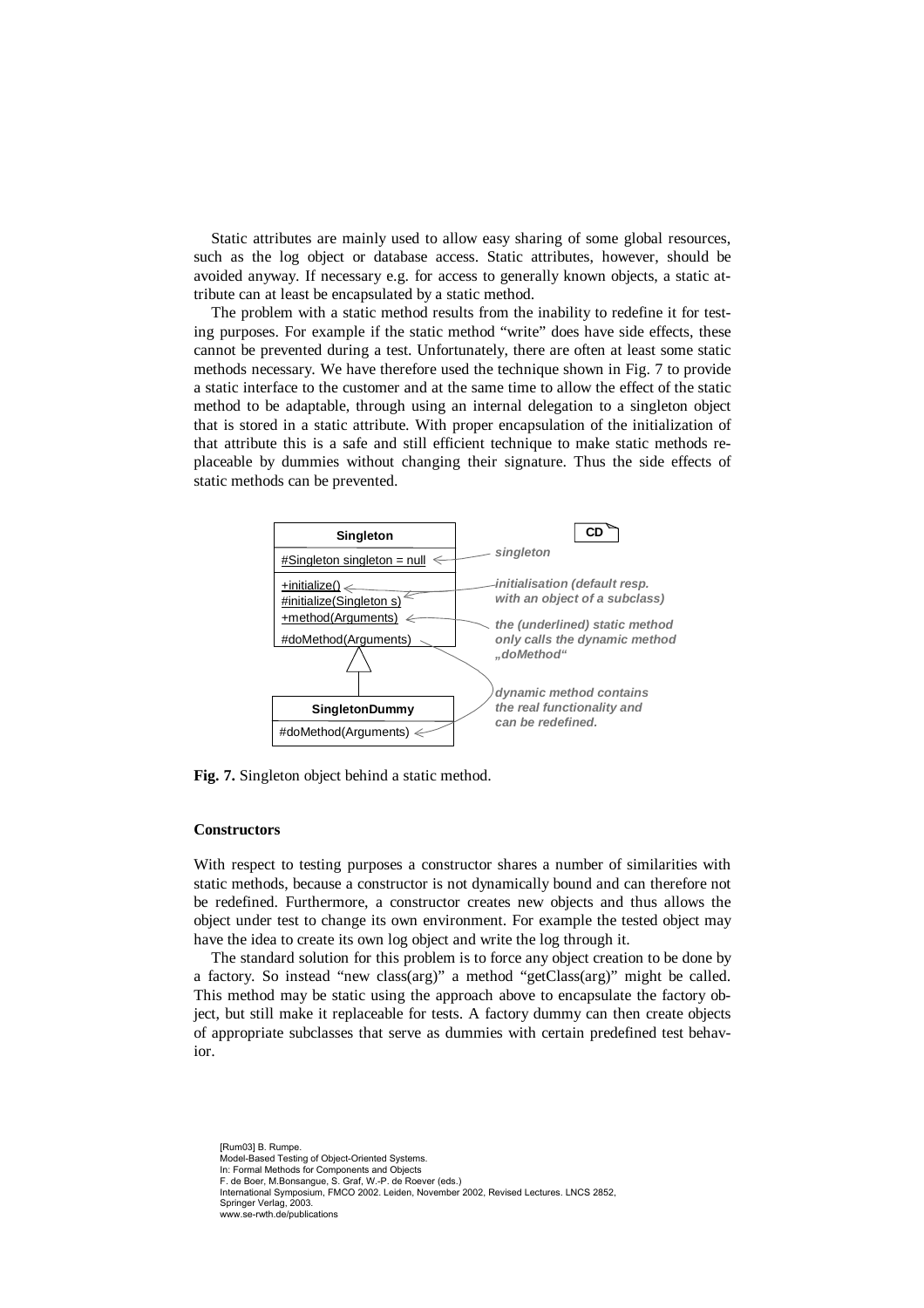In practice, we found it useful to model the newly created objects using object diagrams. The factory dummy that replaces the factory then doesn't really create new objects, but returns one of the predefined objects each time it is called. Fig. 8 shows the factory part of a test data structure where three different person objects shall be "created" during the test. The data structure and the attribute values can be described using the same object diagram as is used when describing the basic test data structure. Further advantages are (1) that the newly "created" objects are known by name and can thus easily be checked after the test, even if the objects were disposed during the test and (2) the order of creation can also be checked.



**Fig. 8.** Replacing a constructor by a factory and modeling the factory behavior through a series of objects to be "created" during a test.

#### **Frameworks and components**

Frameworks are commonly used in object-oriented systems. Most prominent examples are the AWT and Swing from Java, but basic classes, such as the containers partly also belong to that category. Software that uses predefined frameworks is particularly hard to test:

- The control flow of the framework makes tests tricky to run.
- Form and class of newly created objects within the framework is predefined through the used constructors.
- Static variables and methods of the framework cannot be controlled, in particular if they are encapsulated.
- Encapsulation prevents to check the test result.
- Sometimes subclasses cannot be built properly, because the class or methods are declared "final", there is no public constructor, the constructor does have side effects, or the internal control flow is unknown.

Today there doesn't exist a single framework that is directly suited for tests. Such a framework should allow to replace framework objects by self-defined subclass objects and should provide its own default dummy subclasses. Furthermore, the framework should use factories for object creation and give the test developer a possibility to replace these factories. The white-box adaptation principles that frameworks usually provide through subclassing are indeed helpful and sometimes sufficient, but if not, a more general technique, the adapter, is needed to separate application and frame-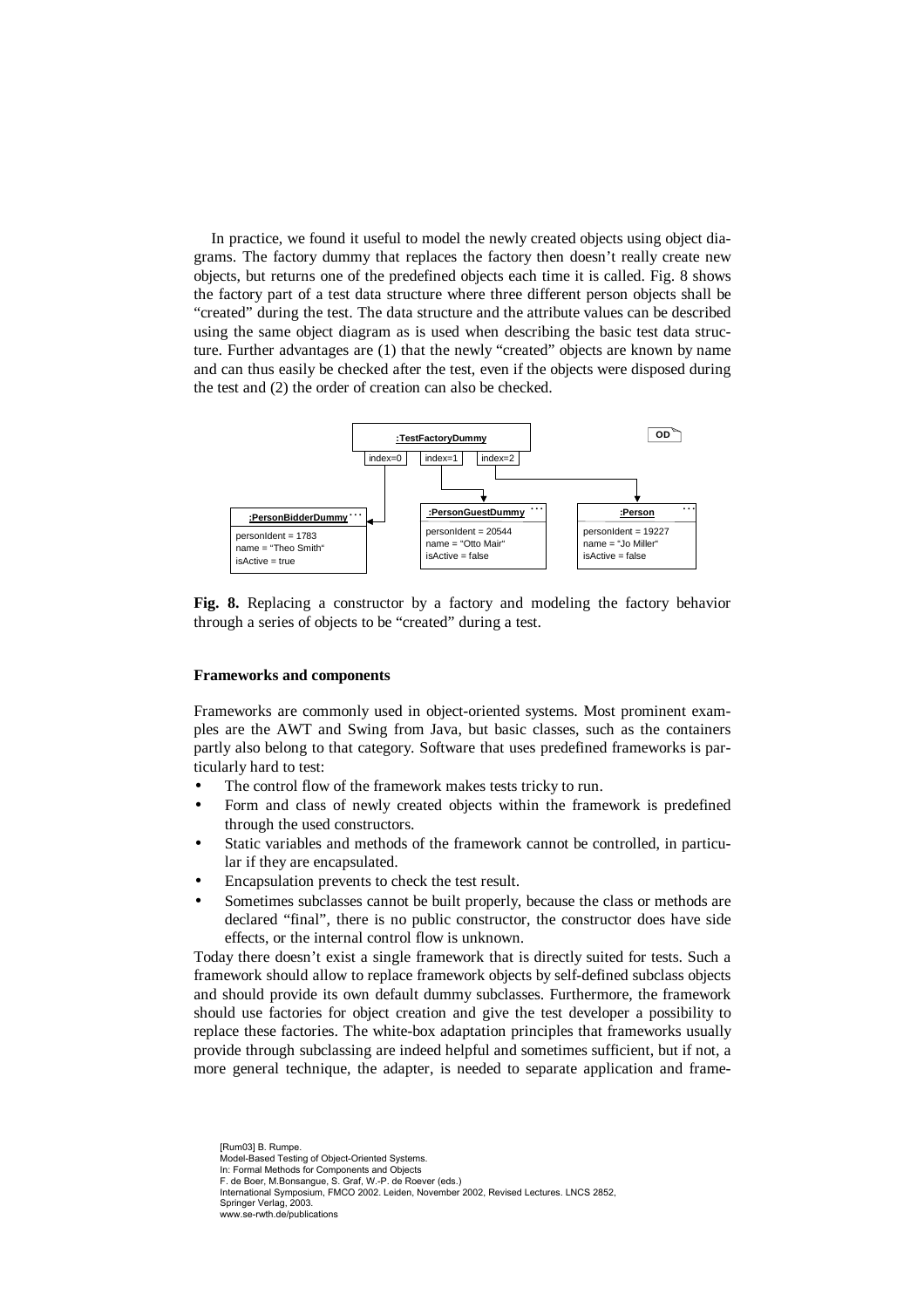work. This is a recommended technique for application developers anyway to decouple application and framework and can be reused for improvement of testability as well.

Fig. 9 shows how a JSP "ServletRequest" class is adapted. A "ServletRequest" basically contains the contents of a web form filled by the user in form of pairs (parametername, content). Unfortunately "ServletRequest"-objects can only be created by handling actual requests through the web. Therefore, an adapter is used, which is called "OwnServletRequest".

In an adapter normally simple delegation is used. But, as framework classes are strongly interconnected method calls often require other framework objects as parameters or reveal access to other framework objects. For example the method "get-Session()" needs an additional wrapping to return the proper object of class "OwnSession".

This adapter technique allows us to completely decouple application and framework and even to run the application part without the framework as it may be desired in tests. For testing purposes "OwnServletRequestDummy" may now overwrite all methods and use a "Map" to store a predefined set of "user" inputs.

However, there must be noted that this kind of wrapping may need additional infrastructure to ensure that each time "getSession()" is called on the same "ServletRequest", the same corresponding session object is returned. This can be solved through an internal Map from Session to OwnSession that keeps track.



**Fig. 9.** Adapters for framework classes.

So far we have discussed a number of easy to apply, but effective techniques to make object-oriented systems testable. We have used class, sequence and object diagrams to model the test pattern and demonstrated how to use these diagrams to model the test data and dummies. It is an interesting question, how to present such methodological knowledge and its individual parts. Basically the technical principles, such as pattern structure can be formally defined. This has the advantage that at least the structural part of such a pattern can automatically be applied using an appropriate tool. However, the most important part of a test pattern, namely the methodical ex-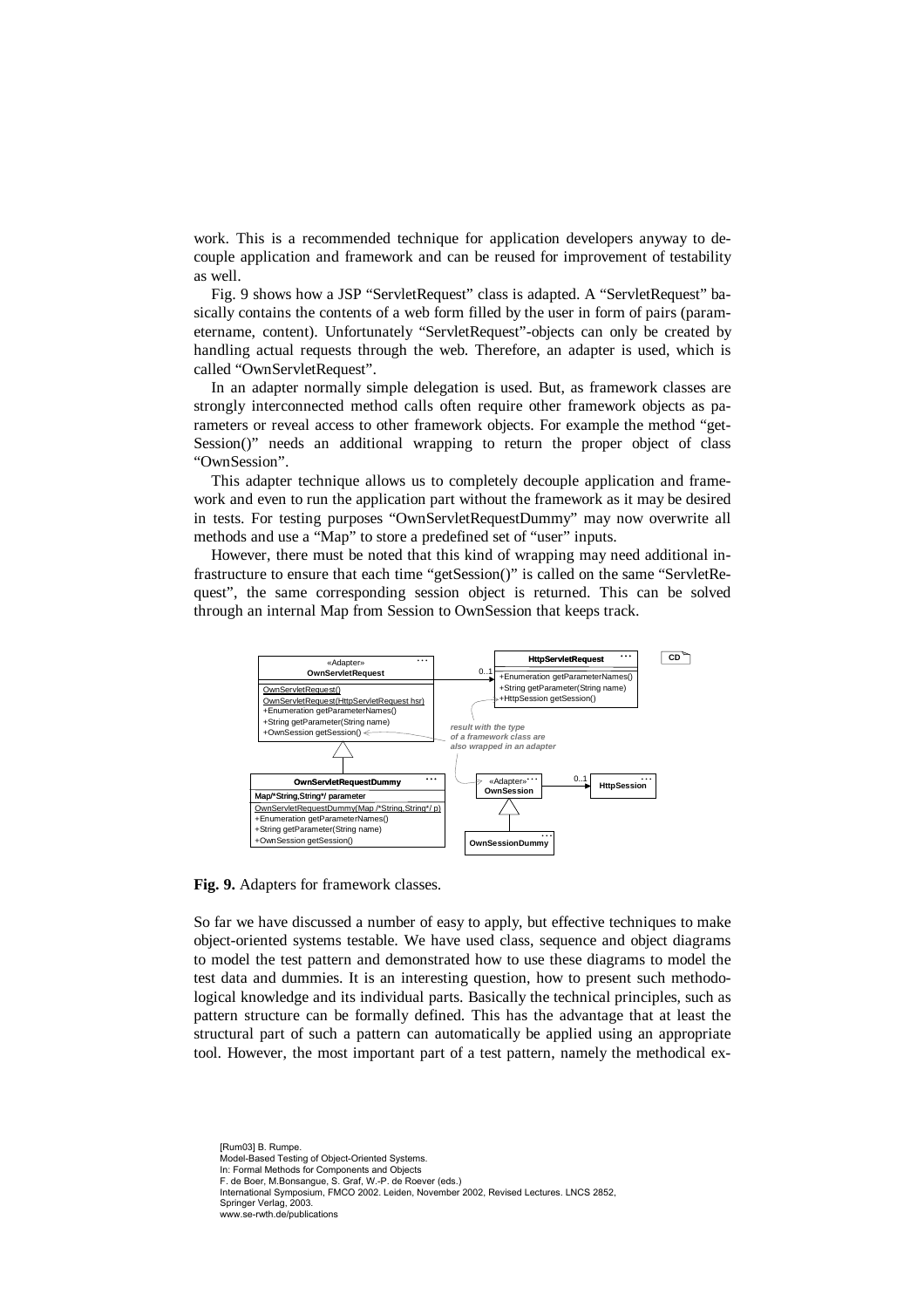perience cannot be formalized, but needs to be presented to the user in an understandable way. The user needs then to adapt a pattern to his specific situation. Therefore, we have chosen to largely use examples instead of precise descriptions for patterns.

### **6 Test Pattern for Distributed Systems**

Testing a distributed system may become hard, as distribution naturally involves concurrent processes with interactions and timeouts thus leading to nondeterministic behavior. Furthermore, it is normally not possible to stop the system and obtain a global system state for consistency checking. There exists a variety of approaches to deal with these problems, in particular in the hardware and embedded systems area. Through the distribution of web services in particular in the E-Commerce domain, it becomes increasingly important to be able to deal with distributed object systems in this domain as well. In our example application, the online auction system, timing and distribution are very important, as auctions last only a very restricted time (e.g. one hour) and in the final phase bids are submitted within seconds. Therefore, it is necessary that auctions are handled synchronously over the web.

The test patterns discussed in this section tackle four occurring problems: (1) simulation of time and progress, (2) handling concurrency through threads, (3) dealing with distribution and (4) communication. As already mentioned, the test patterns concentrate on functional tests. Additional effort is necessary to test quality of service attributes, such as throughput, mean uptime, etc. The proposed techniques have already been used in other approaches, the novelty basically comes from the combination of modeling techniques and these concepts in form of methodical test patterns.

#### **Handling time and progress**

An online auction usually takes about one hour. However, a single test may not take that time, but needs to be run in milliseconds, as hundreds of tests shall finish quickly. So it is necessary to simulate time. This becomes even more important, when distributed processes come into play that do not agree on a global time as is usually the case in the internet.

Thus instead of calling the time routine of the operating system directly, an adapter is used. The adapter can be replaced by a parameterized dummy that allows us to freely set time. For many tests, a fixed time is sufficient, for tests of larger series of behaviors, however, it is also necessary that progress happens. Thus in the time pattern two more concepts can be established: First, each query of the current time increases time for one tick. Second, we use explicit time stamps on sequence diagrams to adapt time during the test. The time stamps as shown in Fig. 10 therefore correspond to statements that update the timing dummy. This active use of time stamps contrasts other approaches, where a passive interpretation regards a time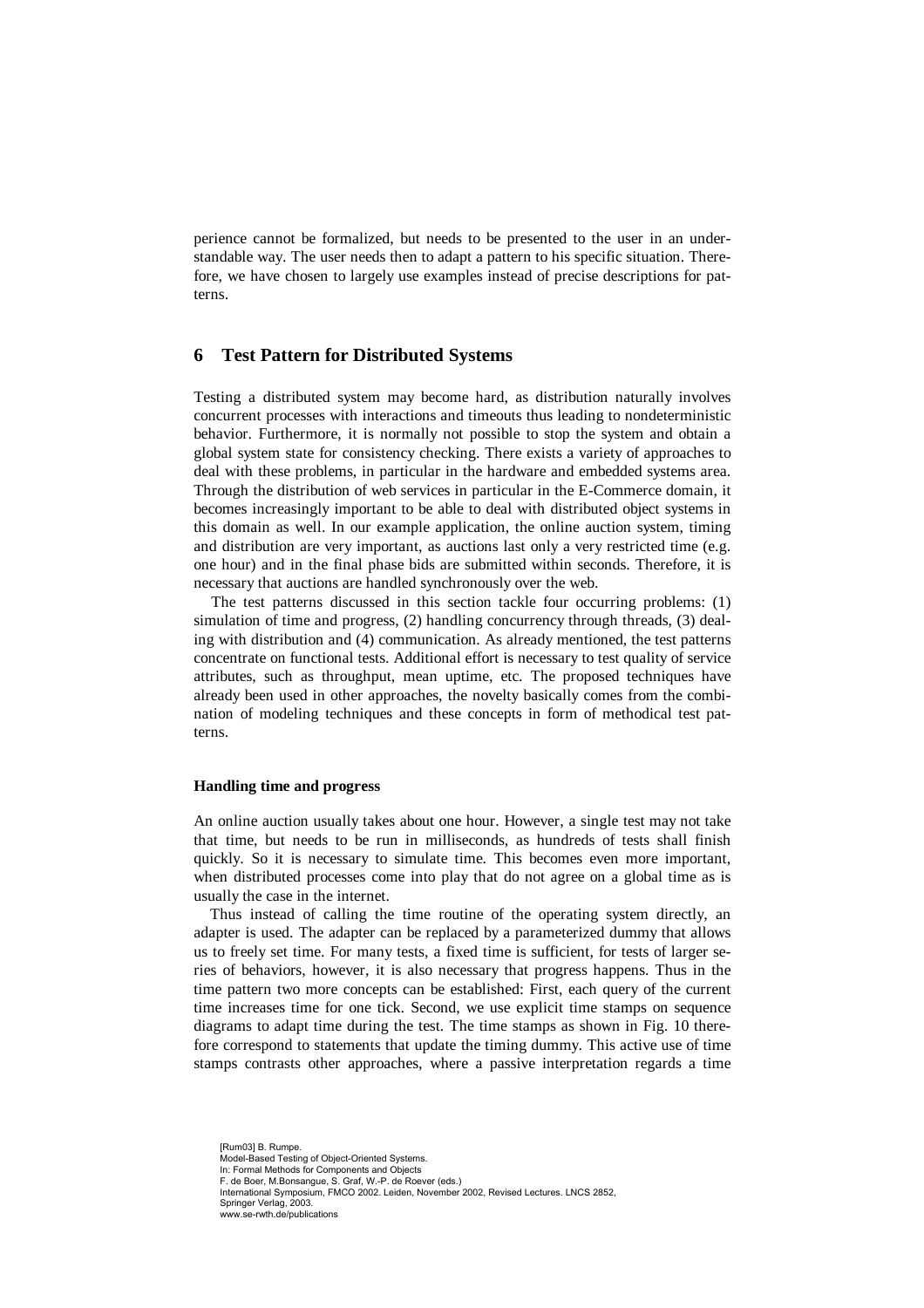stamp as maximum durations that a signal may take. The principle used here to simulate time also allows to simulate the behavior of times that trigger certain events regularly or after timeouts.



**Fig. 10.** A sequence diagram with time stamps to describe the progress of time.

#### **Concurrency using threads**

Concurrency within one processing unit is often used to increase reactivity and to delegate regularly occurring tasks to specific units. In web applications, threads deal with polling of TCP/IP-data from sockets and with GUI interactions. However, those threads are normally encapsulated in the frameworks and use "callbacks" to the application code to handle a request. For a functional test of this type of concurrency it is necessary to simulate these callbacks. This can be done by defining a fixed scheduling for callbacks to obtain the necessary determinism and repeatability. Fig. 11 shows a test driver in form of a sequence diagram, where the driving object submits several requests to a number of objects that are normally running within different threads.

This approach only works for sequential calls and therefore doesn't test whether the simulated threads would behave similar, if running in parallel resp. a machine scheduled interleaving. Thus we just do functional tests. On one hand interleaving can be checked through additional stress tests and reviews. On the other hand Java e.g. provides a synchronization concept that if properly used is a powerful technique to make programs thread-safe. In practice concurrency problems have been considerably reduced since the concept of thread-safeness was introduced. In more involved situations, where interaction between two active threads is actually desired and therefore shall be tested, it might be necessary to slice methods into smaller portions and do a more fine grained scheduling. However, the possibilities of interactions easily explode and efficient testing strategies are necessary. It is also possible to set up test drivers that run large sets of generated tests to explore at least a part of the interaction space.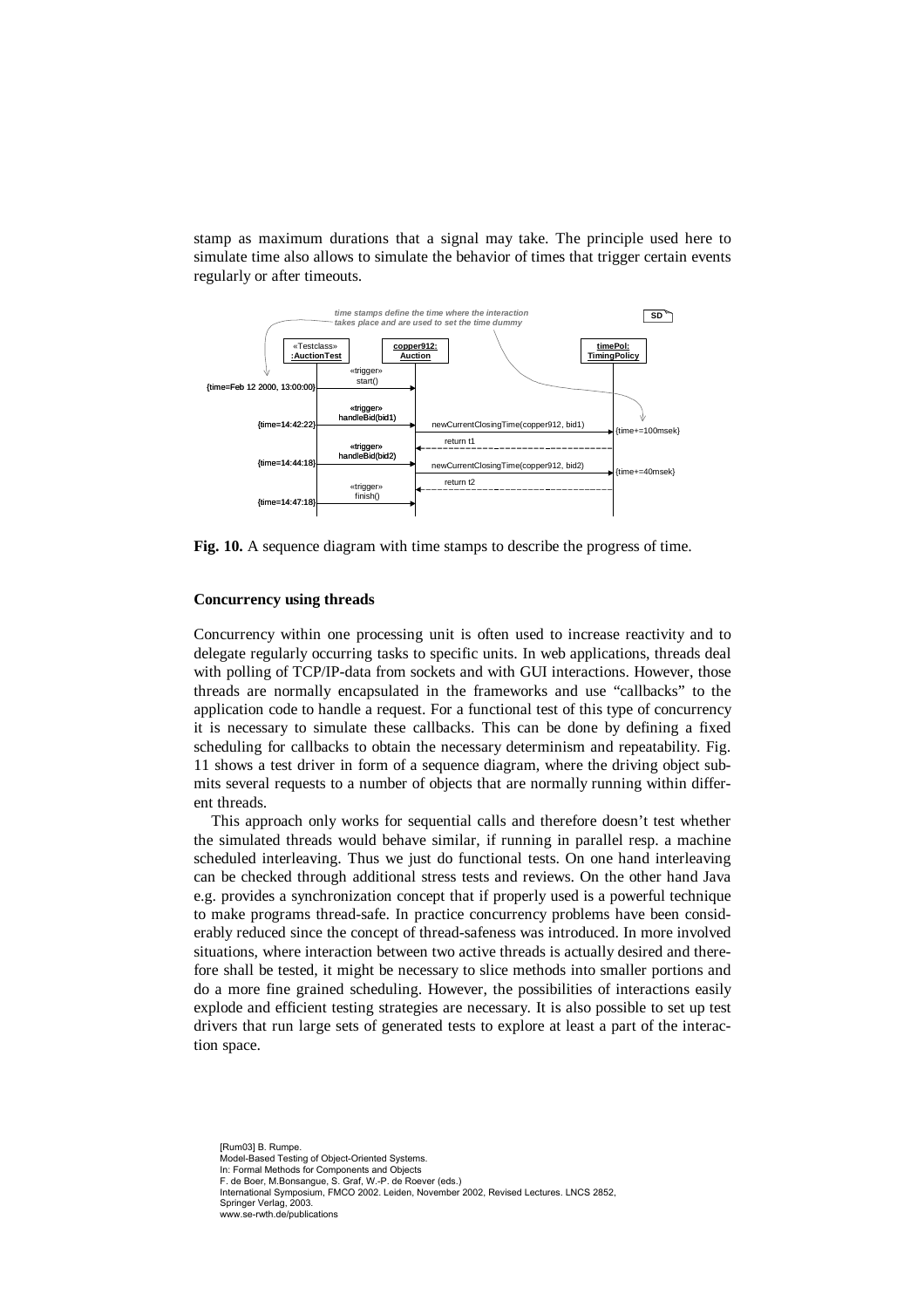

**Fig. 11.** A test driver schedules calls to objects that normally reside in different threads.

In an application where the developers define threads on their own, these threads usually have the form of a loop with a regularly repeated activity and a sleep statement. If not, they usually can and for applicability of the test pattern also should be reformulated in such a form. The repeating activity then can easily be added to the test scheduling, whereas the Thread object itself should be so simple, that a review is sufficient to ensure its correctness.

In Java the Thread class provides additional functionality, such as a join or termination of threads which causes additional effort to simulate. As some of those methods cannot be redefined in subclasses it might be necessary to use an adapter.

#### **Distributed Systems**

Based on the test pattern defined so far, it now becomes feasible to test distributed systems. Real or at least conceptually distributed systems have subsystems with separated storage and enforce explicit communication. With CORBA, DCOM, RMI or even plain socket handling there is a variety of communication techniques available.

Of course it is possible to run distributed tests, but it is a lot more efficient to simulate the distribution within one process. Again this technique only works for tests of the functionality. One cannot expect to get good data on reactivity and efficiency of the system when several subsystems are mapped into one process. As each object in the distributed system resides in exactly one part, we introduce a new tag, called *location* that allows to model in the test, where the object resides. Fig. 12 shows a test driver with an interleaving of activities in distributed locations.

To simulate a distributed system it is necessary to ensure that the distributed threads are mapped into one process in such a way that no additional interactions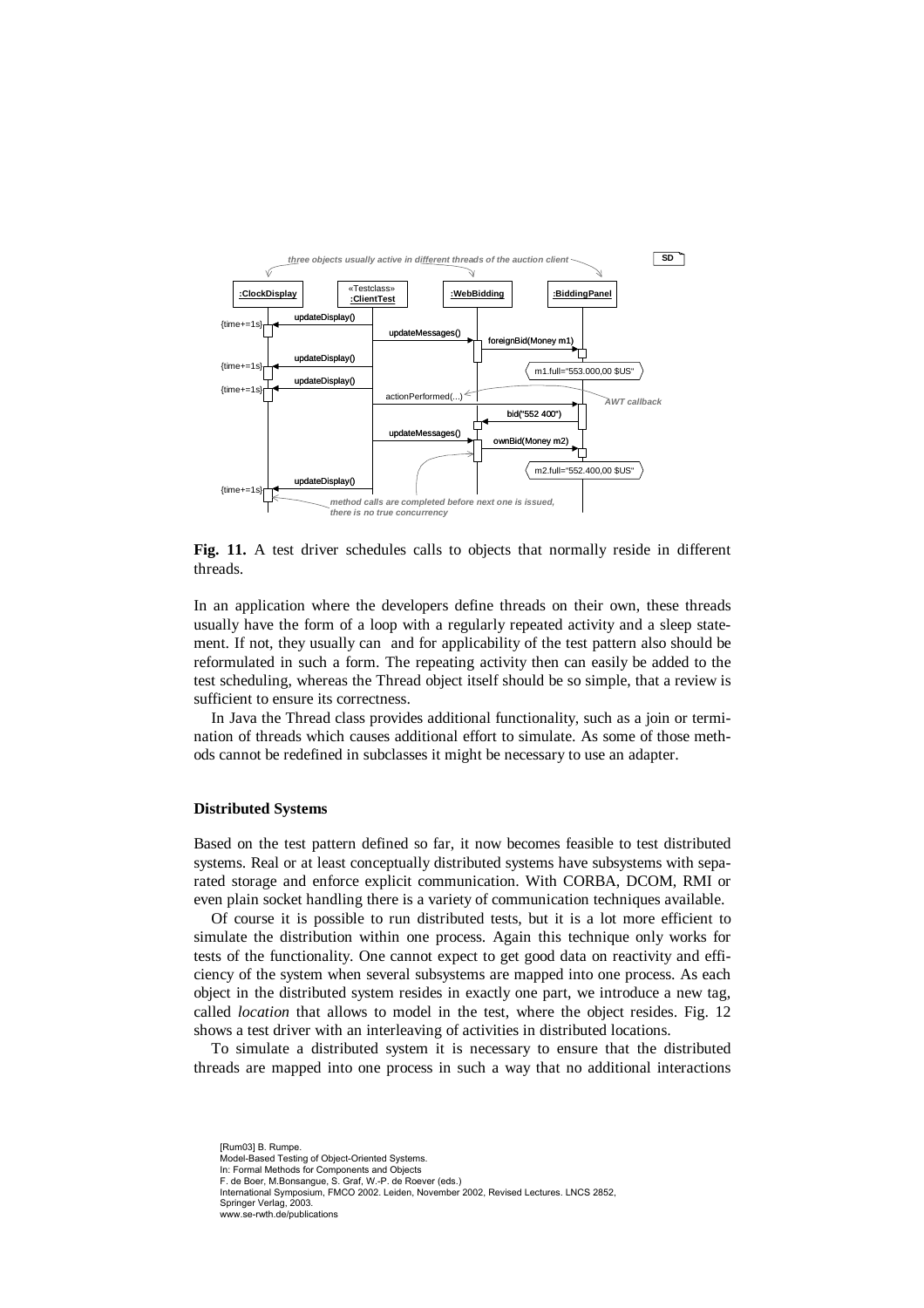occur. But interactions usually occur when static state is involved, because e.g. static attributes can be globally accessed. In a distributed system every subsystem had its own static attribute, after the mapping only one attribute exists. Our encapsulation of static attributes in singleton objects, however, can easily be adapted to simulate a multiple static attribute. Actually the delegation mechanism explained earlier is extended to use a map from location to attribute content instead of a single attribute. The location is set by the test driver accordingly thus allowing to distinguish the respective context of each tested object. This for example allows to handle multiple logs, etc.

The location tag is therefore crucial to setup virtually distributed systems and run them in an interleaved manner in such a way that they believe they run on their own.



**Fig. 12.** A test driver schedules calls to objects in different locations.

The virtually distributed system, however, gives us an interesting opportunity: It allows to stop the system during the run and check invariants and conditions across subsystem borders by simply adding globally valid OCL-constraints to the sequence diagram that drives the test run. To be furthermore able to talk about local invariants, we have extended the OCL in [Rum03] to also allow localized constraints.

### **Distributed communication**

The remaining problem for tests of distributed systems is to simulate communication in an efficient way. The standard technique here is to build layers of respective communicating objects and use proxies (stubs) on each layer where appropriate. If for example CORBA is used, we build an adapter system around the CORBA API to encapsulate it in the same way as for ordinary frameworks. Thus replacement of the communication part through a dummy becomes feasible.

In Fig. 13 we see two object diagrams showing layers of a subset of the communication mechanism that directly deals with sockets in Java. A bid arrives at the AuctionServerProxy in the client. It is transformed into a string and transferred via the MessageHandleProxy, the BufferedWriter and the URLConnection to the socket on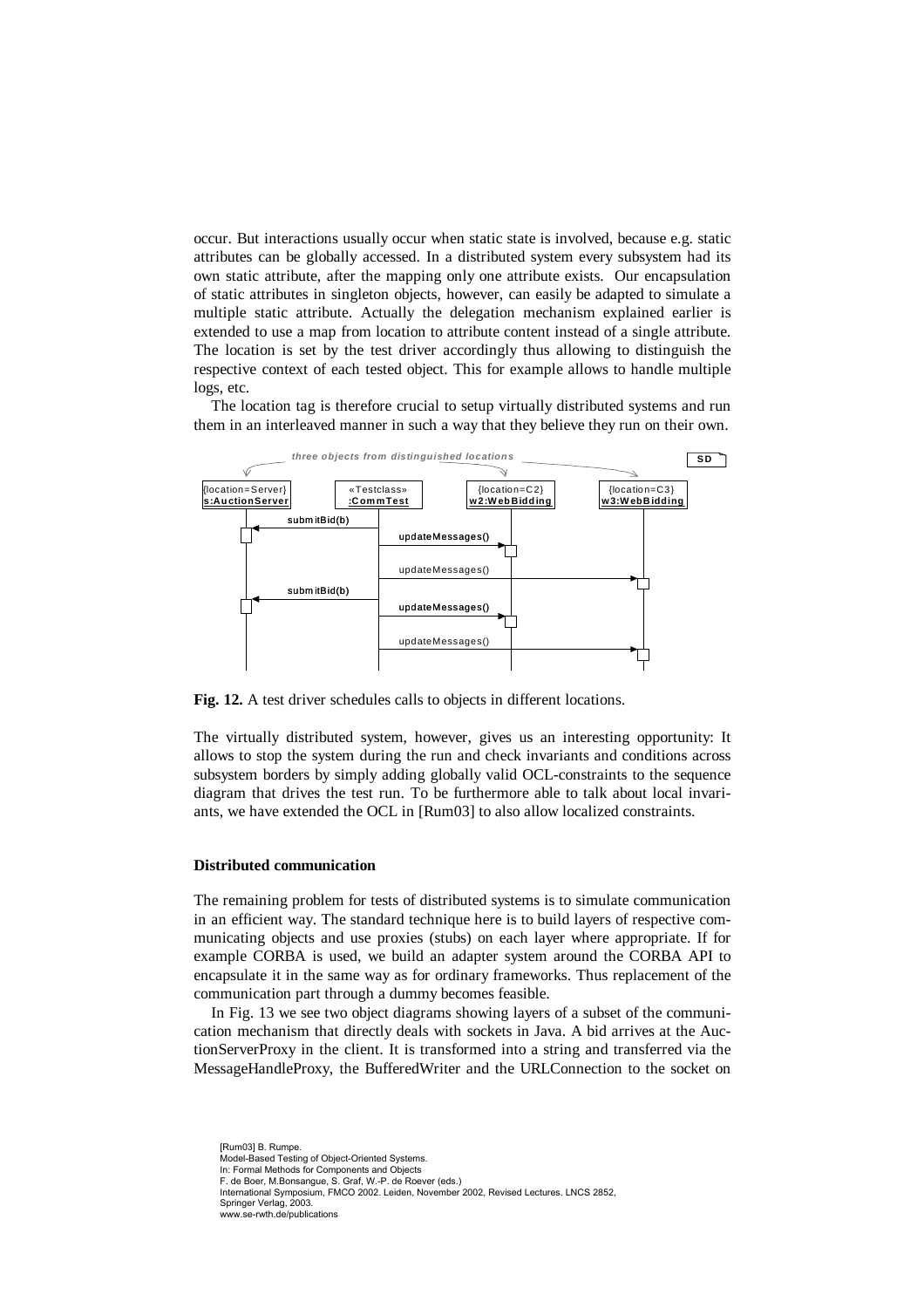the server side. There a thread that resides in the HttpConnection sleeps until a string is received on the socket. The received strings is transferred to the actual MessageHandler that un-marshalls the object into the original bid and gives it to the actual auction server.



**Fig. 13.** The layers of communication objects in the original system.



**Fig. 14.** Three shortcuts for the communication layer.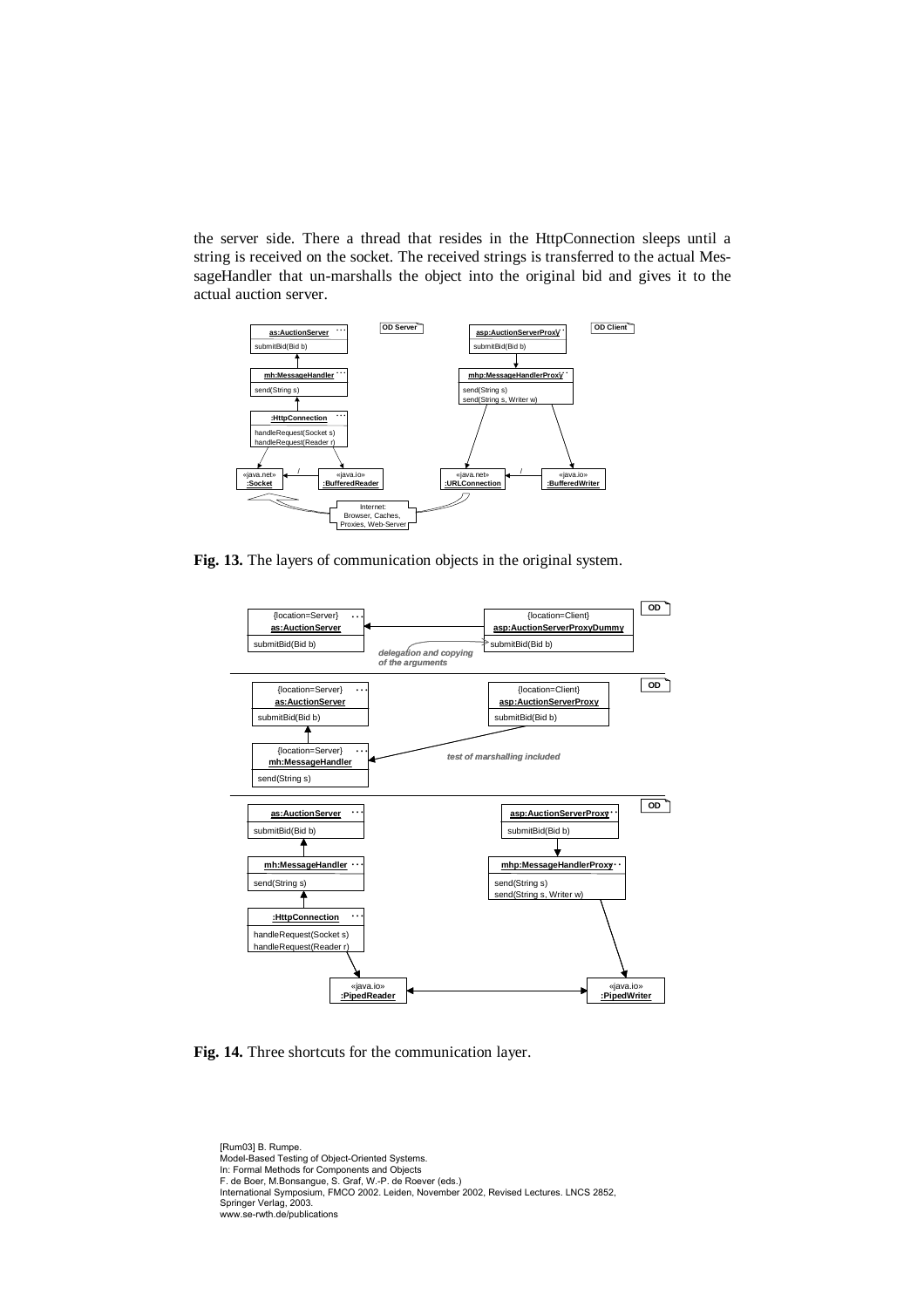The trick is that both proxies on the right hand side resemble the same signature by sharing the same interface as their real counterparts on the left hand side. Therefore in a test we may simply shortcut the communication structure. Depending on the objects, we want to test, we might shortcut at the AuctionServer-layer already or go as deep as the Reader/Writer-pair. Fig. 14 shows three variants of possible connections. In the first two configurations it is important to model the location of each object, because the test generator needs to ensure the location is changed, when a client object calls a server object. In the third configuration it is unnecessary, as a transfer of a bid now consists of two parts. First, the bid is submitted at the Auction-ServerProxy on the client side and stored at the PipedReader and then the HttpConnection is activated in a second call on the server side.

In the preceeding two sections, we have discussed a number of test patterns using models to describe the basic structure. The test patterns on one hand allow us to actually define functional tests for almost any kind of object-oriented and in particular distributed system in a systematic way. On the other hand the used examples show how easy it can be to define and understand test setups that are based on models. These models are a lot more compact and can more easily be developed, read and understood than code. Increased usability of these models for several development stages becomes feasible, because of a better understanding what these models can be used for. Therefore, model-based development as proposed by the MDA-approach [OMG01] becomes applicable.

## **7 Model Evolution using Automated Tests**

Using models for test and application development is only one side of the medal. Automated testing is the primary enabler for an evolutionary approach of developing systems. Therefore, in this section, we give a sketch of how model-based, automated testing, and model evolution fit together.

In the development approach sketched so far, an explicit architectural design phase is abandoned and the architecture emerges during design. Architectural shortcomings are resolved through the application of refactoring techniques [OJ93,Fow99]. These are transformational techniques to evolve a system in small, systematic steps to enhance its structure. The concept isn't new (see [PR03] for a discussion), but through availability of tools and its embedding in XP [Bec99], transformational development now becomes widely used.

Nowadays, it is expected that the development and maintenance process is capable of being flexible enough to dynamically react on changing requirements. In particular, enhanced business logic or additional functionality should be added rapidly to existing systems, without necessarily undergo a major re-development or reengineering phase. This can be achieved at best if techniques are available that systematically evolve the system using transformations. To make such an approach manageable, the refactoring techniques for Java [Fow99] have proven that a comprehensible set of small and systematically applicable transformation rules seems opti-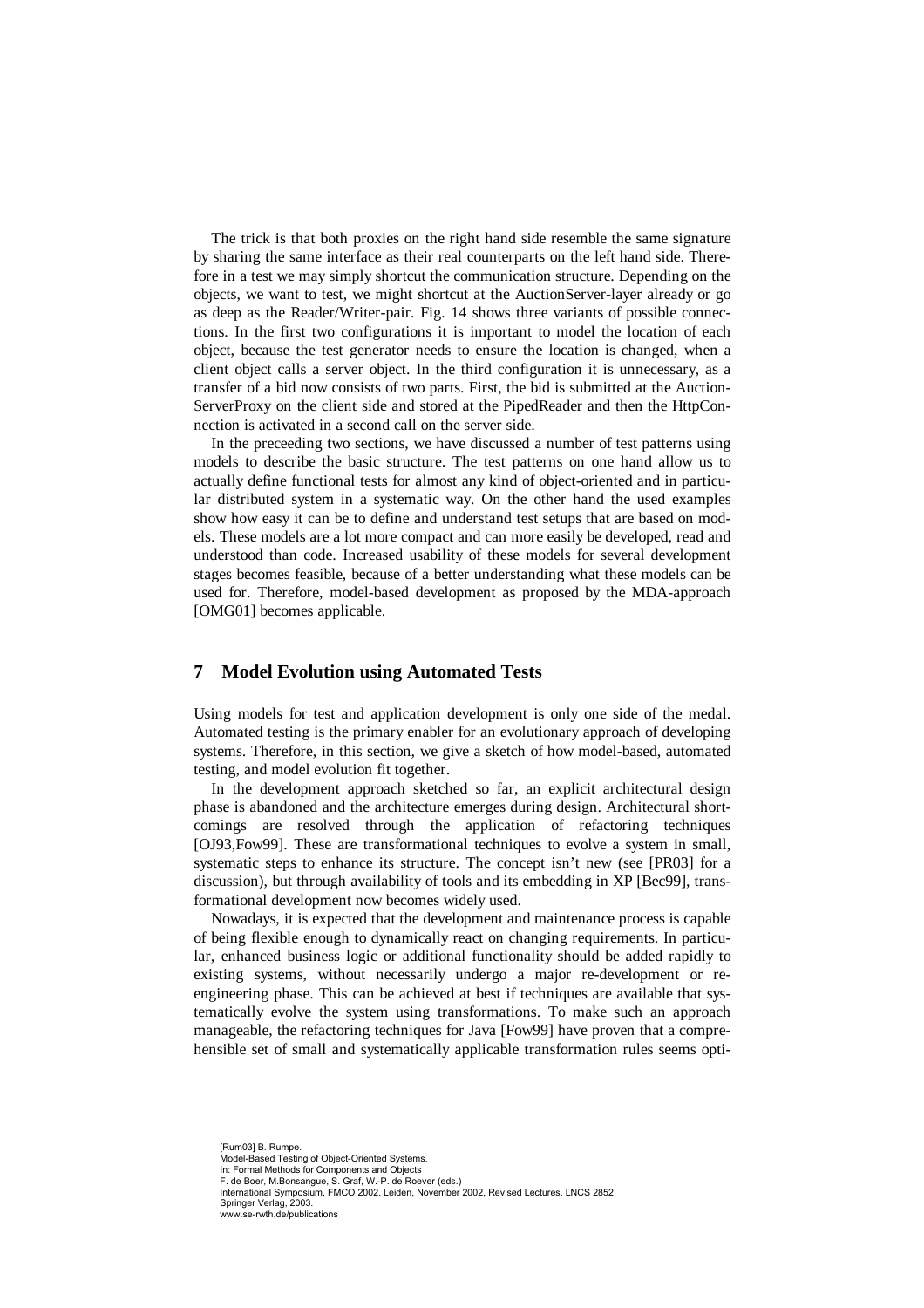mal. Transformations, however, cannot only be applied to code, but to any kind of model. A number of possible applications are discussed in [PR03].

Having a comprehensible set of model transformations at hand, model evolution becomes a crucial step in software development and maintenance. Architectural and design flaws can then be more easily corrected, superfluous functionality and structure removed, structure for additional functionality or behavioral optimizations be adapted, because models are more abstract, exhibit higher-level architectural and design information in a better way.



**Fig. 15.** Two transformational steps moving an attribute and a method along the hierarchy.

Two simple transformation rules for a class diagram are shown in Fig. 15. The figure shows two steps that move a method and an attribute upward in the inheritance hierarchy at once. The upward move of the attribute is accompanied by the only context condition that the other class "Guest" does not have an attribute with the same name yet. In contrast, moving the method may be more involved. In particular, if both existing method bodies are different, there are several possibilities: (1) Move up one method implementation and have it overridden in the other class. (2) Just add the methods signature in the superclass. (3) Adapt the method implementations in such a way that distinguishing parts are factored out into other sub-methods and the remainder of the method bodies is identical in both methods.

Many of the necessary transformation steps are as simple as the upward move of an attribute. However, others are more involved and their application comes with a larger set of context conditions. These of course need automated assistance. The power of these rather simple and manageable transformation steps comes from the possibility to combine them and evolve complex designs in a systematic and traceable way.

Following the definition on refactoring from [Fow99], we use transformational steps for structure enhancement that do not affect "externally visible behavior". For example both transformations shown in Fig. 15 do not affect the external behavior if made properly.

By "externally visible behavior" Fowler in [Fow99] basically refers to behavioral changes visible to the user. This can be generalized by introducing an abstract "system border" that may also act as interface to other systems. Furthermore, in a hierarchically structured system, we may enforce behavioral equivalence for "subsystem borders" already. It is therefore necessary to explicitly describe, which kind of behavior is regarded as externally visible. For this purpose tests are the appropriate tech-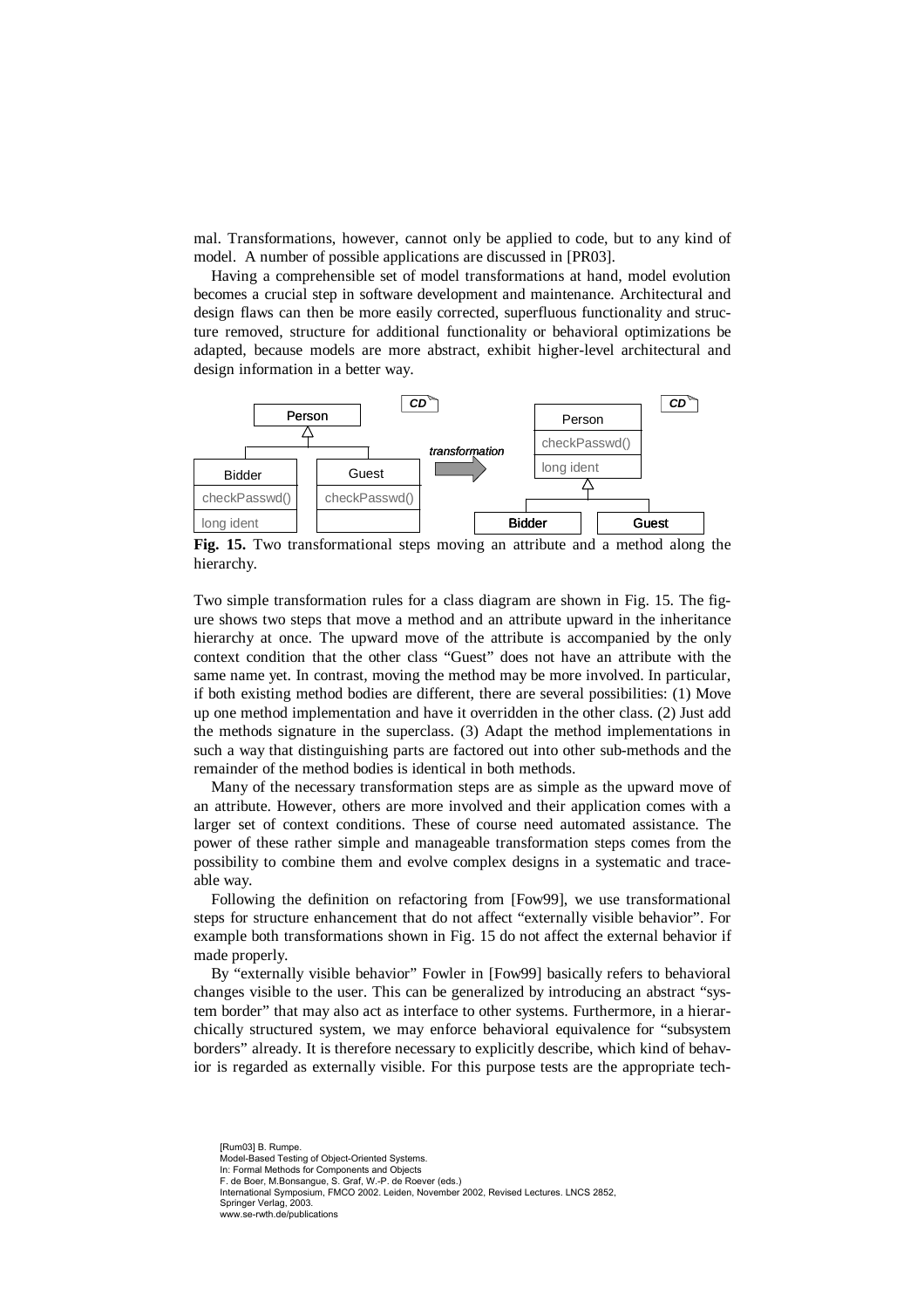nique to describe behavior, because (1) tests are already available as result of the development process and (2) tests are automated which allows us to check the effect of a transformation through inexpensive, automated regression testing.

A test case thus acts as an "observer" of the behavior of a system under a certain condition. This condition is also described by the test case, namely through the setup, the test driver and the observations made by the test. Fig. 16 illustrates this situation.



Fig. 16. A test case acts as observation.

Fig. 16 also shows that tests do not necessarily constrain their observation to "externally visible behavior", but can make observations on local structure, internal interactions or state properties even during the system run. Therefore, we distinguish "internal" test that evolve together with the transformed system and "external" tests which need to remain unchanged, because they describe external properties of the system.

*Unit and integration tests* focus on small parts of the system (classes or subsystems) and usually take a deep look into system internals. These tests are usually transformed together with the code models. Unit and integration tests are usually provided by the developer or test teams that have access to the systems internal details. Therefore, these are usually "glass box tests".

*Acceptance tests*, instead, are "black box" tests that are provided by the user (although again realized by developers) and describe external properties of the system. These tests must be a lot more robust against changes of internal structure. Fig. 17 illustrates a diagram that illustrates how an observation remains invariant under a test. To achieve robustness, acceptance tests should be modeled against the published interfaces of a system. In this context "published" means that parts of the system that are explicitly marked as externally visible and therefore usually rather stable. Only explicit changes of requirements lead to changes of these tests and indeed the adaptation of requirements can very well be demonstrated through adaptation of these test models followed by the transformations necessary to meet these tests afterwards in a "test-first-approach".

To increase stability of acceptance tests in transformational development, it has proven useful to follow a number of standards for test model development. These are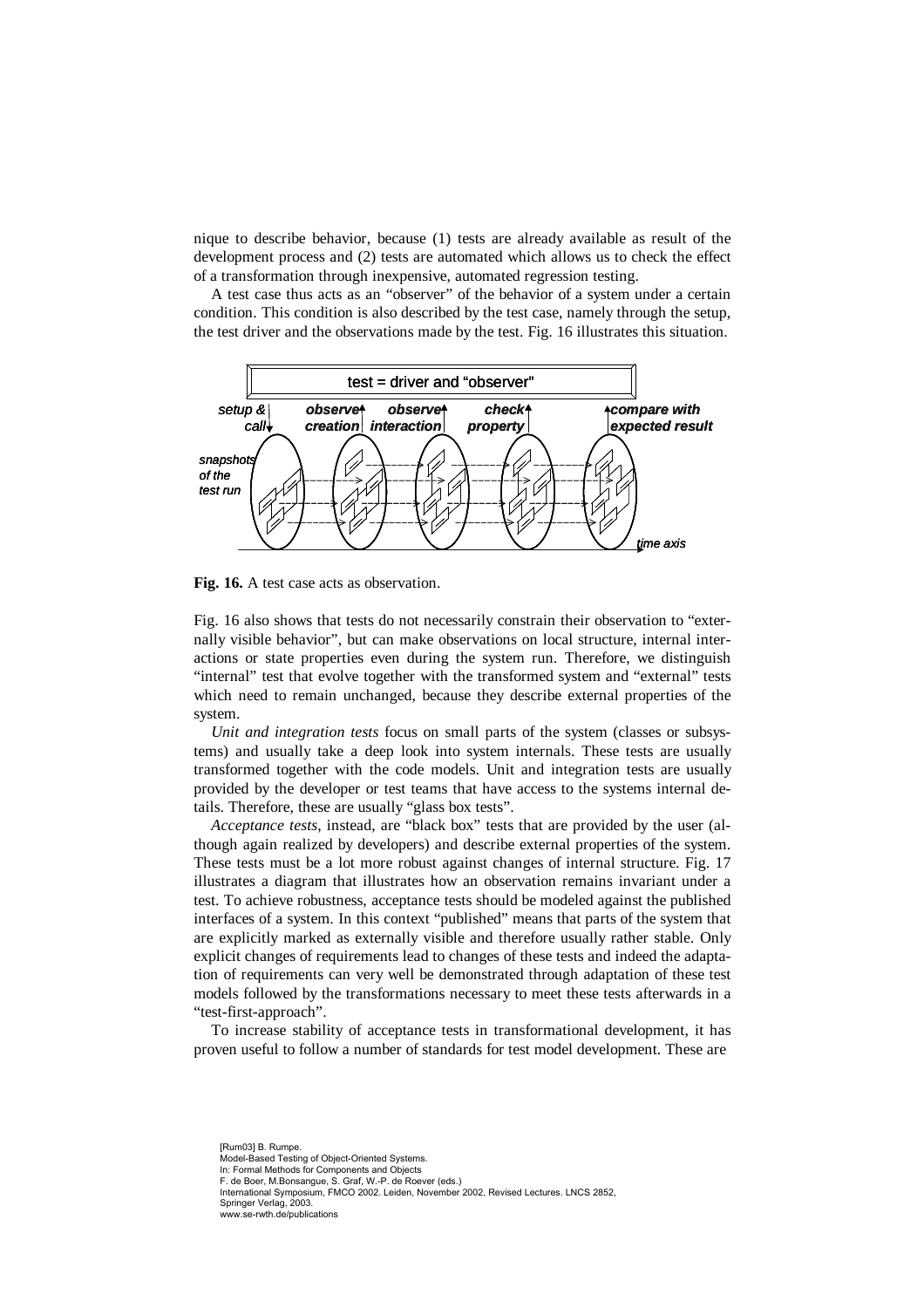

**Fig. 17.** The transformed system model is invariant under a test observation.

similar to coding standards and have been found useful already before the combination with the transformational approach:

- In general an acceptance test should be abstract, by not trying to determine every detail of the tested part of the system.
- A test oracle should not try to determine every part of the output and the resulting data structure, but concentrate on important details, e.g. by ignoring uninteresting objects and attribute values (e.g. in object diagrams and OCL constraints).
- OCL property descriptions can often be used to model a range of possible results instead of determining one concrete result.
- Query-methods can be used instead of direct attribute access. This is more stable when the data structure is changed.
- It should not be tried to observe internal interactions during the system run. This means that sequence diagrams that are used as drivers for acceptance tests concentrate on triggers and on interactions with the system border.
- Explicitly published interfaces that are regarded as highly stable should be introduced and acceptance tests should focus on these interfaces.

### **8 Conclusions**

The proposal made in this paper is part of a pragmatic approach to model-based software development. This approach uses models as primary artifact for requirements and design documentation, code generation and test case development and includes a transformational technique to model evolution for efficient adaptation of the system to changing requirements and technology, to optimize architectural design and fix bugs. To ensure the quality of such an evolving system, intensive sets of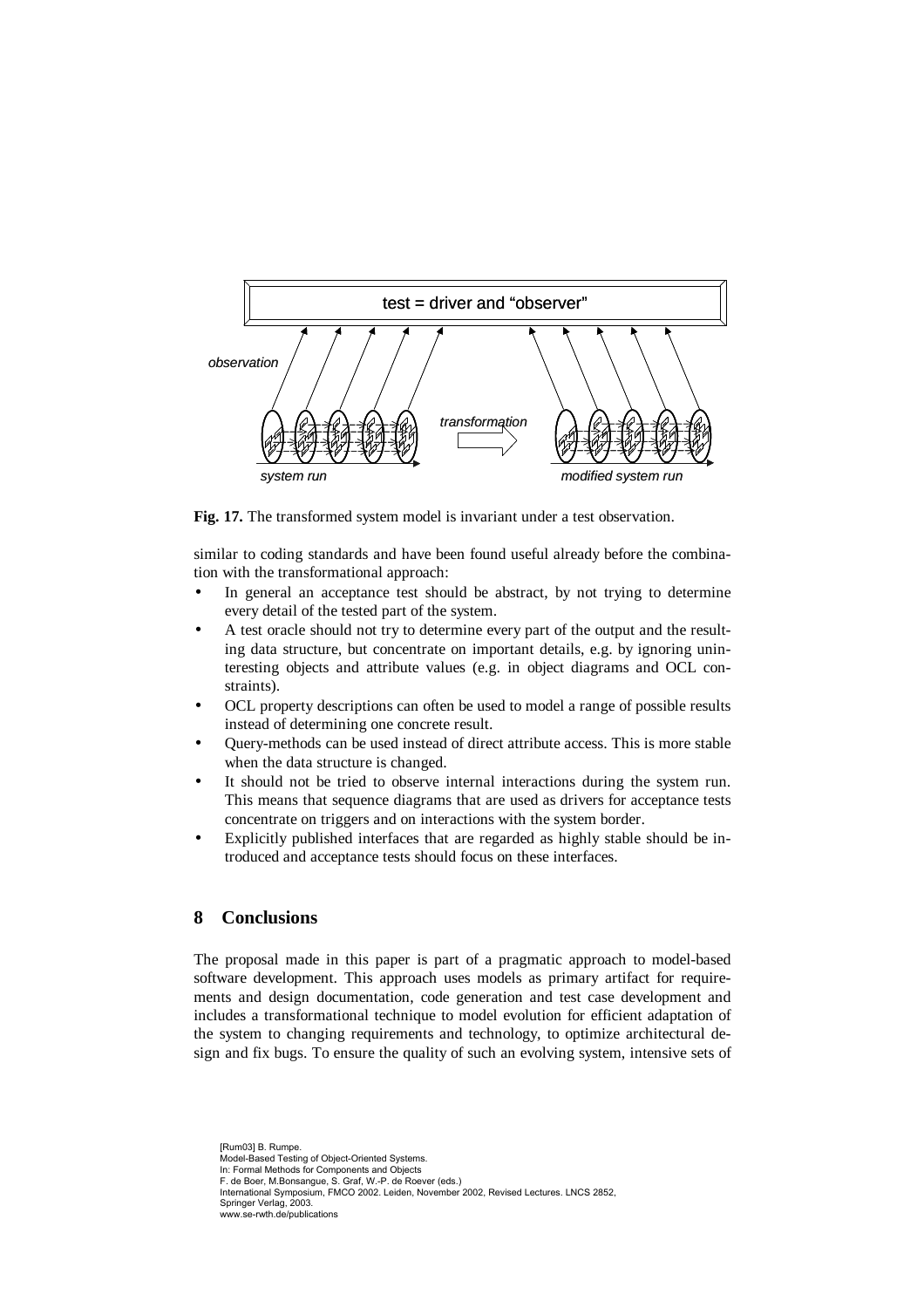test cases are an important prerequisite. They are modeled in the same language, namely UML, and thus exhibit a good integration and allow us to model system and tests in parallel.

The paper demonstrates that it is feasible to use various kinds of models to explicitly define automated tests. For use in object-oriented systems, however, the design of the system has to some extent to be adapted in order to allow testable systems. A series of basic and enhanced test patterns lead to a better testable design. In particular test patterns for distributed systems are a necessary prerequisite to allow testability.

However, there are some obstacles for the proposed approach. (1) Currently, tool assistance is still in its infancy. (2) More experience is needed to come up with effective testing techniques in the context of model evolution, which must also involve coverage metrics. (3) These new techniques, namely an executable sub-language of the UML as well as a lightweight methodological use of models in a development process are both a challenge to current practice in software engineering. They exhibit new possibilities and problems. Using executable UML allows to program in a more abstract and efficient way. This may finally downsize projects and decrease costs. The free resources can alternatively be used within the project for additional validation activities, such as reviews, additional tests or even a verification of critical parts of the system.

Therefore, we can conclude that techniques such as model-based development, model evolution and test-first design will change software engineering and add new elements to its portfolio.

#### **Acknowledgements**

I would like to thank Markus Pister, Bernhard Schätz, Tilman Seifert and Guido Wimmel for commenting an earlier version of the paper as well as for valuable discussions. This work was partially supported by the Bayerisches Staatsministerium für Wissenschaft, Forschung und Kunst and through the Bavarian Habilitation Fellowship, the German Bundesministerium für Bildung und Forschung through the Virtual Software Engineering Competence Center (ViSEK).

#### **References**

[ABRS03] E. Abraham-Mumm, F.S. de Boer, W.P. de Roever, and M. Steffen. A Toolsupported Proof System for Mutlithreaded Java. (in this volume) LNCS. Springer, 2003.

[AM03] Agile Manifesto. http://www.agilemanifesto.org/. 2003.

[Bec99] Beck, K. Extreme Programming explained, Addison-Wesley. 1999.

- [Bec01] Beck K. Aim, Fire (Column on the Test-First Approach). IEEE Software, 18(5):87- 89, 2001.
- [BG99] Beck K., Gamma E. JUnit: A Cook's Tour, JavaReport, August, 1999.

[Bin99] Binder, R. Testing Object-Oriented Systems. Models, Patterns, and Tools, Addison-Wesley, 1999.